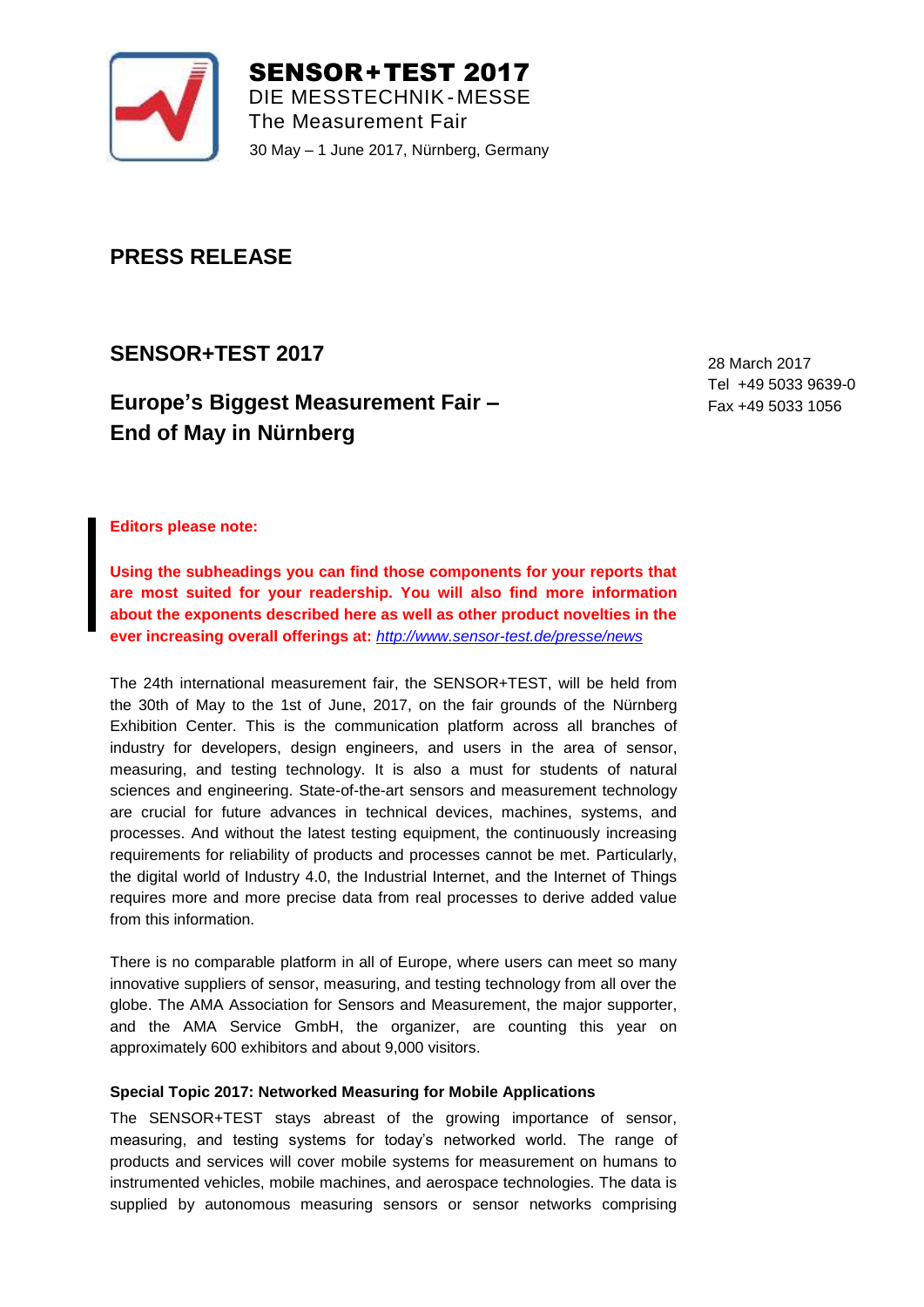numerous sensors. The essential advance in tomorrow's networked world is the availability of local measuring results. Thus, the benefits derived from the data by the user and the context of their use is decisive for the efficiency of such systems. Many such applications can be seen live at the Action Area – including secure data transfer to the respective stand of the exhibitor. The focus of the special topic of the SENSOR+TEST 2017 at the forum in Hall 5 will deal with new solutions and concepts as well as questions regarding data security and worldwide networks, distributed and continuous data acquisition, user-friendly software for mobile applications, networking of test tasks in the Internet of Things, or data management with sensor technology.

The AMA Innovation Award will be bestowed for the seventeenth time at the SENSOR+TEST. The renown 10,000-Euro award is presented annually by the AMA Association for Sensors and Measurement. The award goes directly to the winning developer team, not the enterprise or institute. There is also an award for the best young enterprise in the competition. The jury, comprising representatives from universities, institutes, and enterprises, especially consider the degree of innovation and the clear usability in applications. All accepted submissions will be published with a brief description of the project in the brochure "AMA Innovation Award 2017 – the Competitors." It can be downloaded free of charge.

# **Product Overview at the SENSOR+TEST 2017**

The following text is based on the preliminary information given by the exhibitors to AMA Service, the fair organizers, up to mid-February 2017. It comprises a preview of products, services, and trends presented at this year's SENSOR+TEST from 30 May to 1 June, 2017. The structure follows the trade fair's nomenclature.

# **Overview of Topics:**

| Focal Topic: Networked Measurement Technology for Mobile Applications  21 |  |
|---------------------------------------------------------------------------|--|
|                                                                           |  |
|                                                                           |  |
|                                                                           |  |
|                                                                           |  |

# **Geometric Parameters**

Distance, gap, position, angle, inclination, attitude, and fill level determinations are among the most common measurement tasks in a plethora of applications from smartphones and automotive engineering at test rigs and with driver assistance systems to tooling equipment and robots. The great variety of sensor principles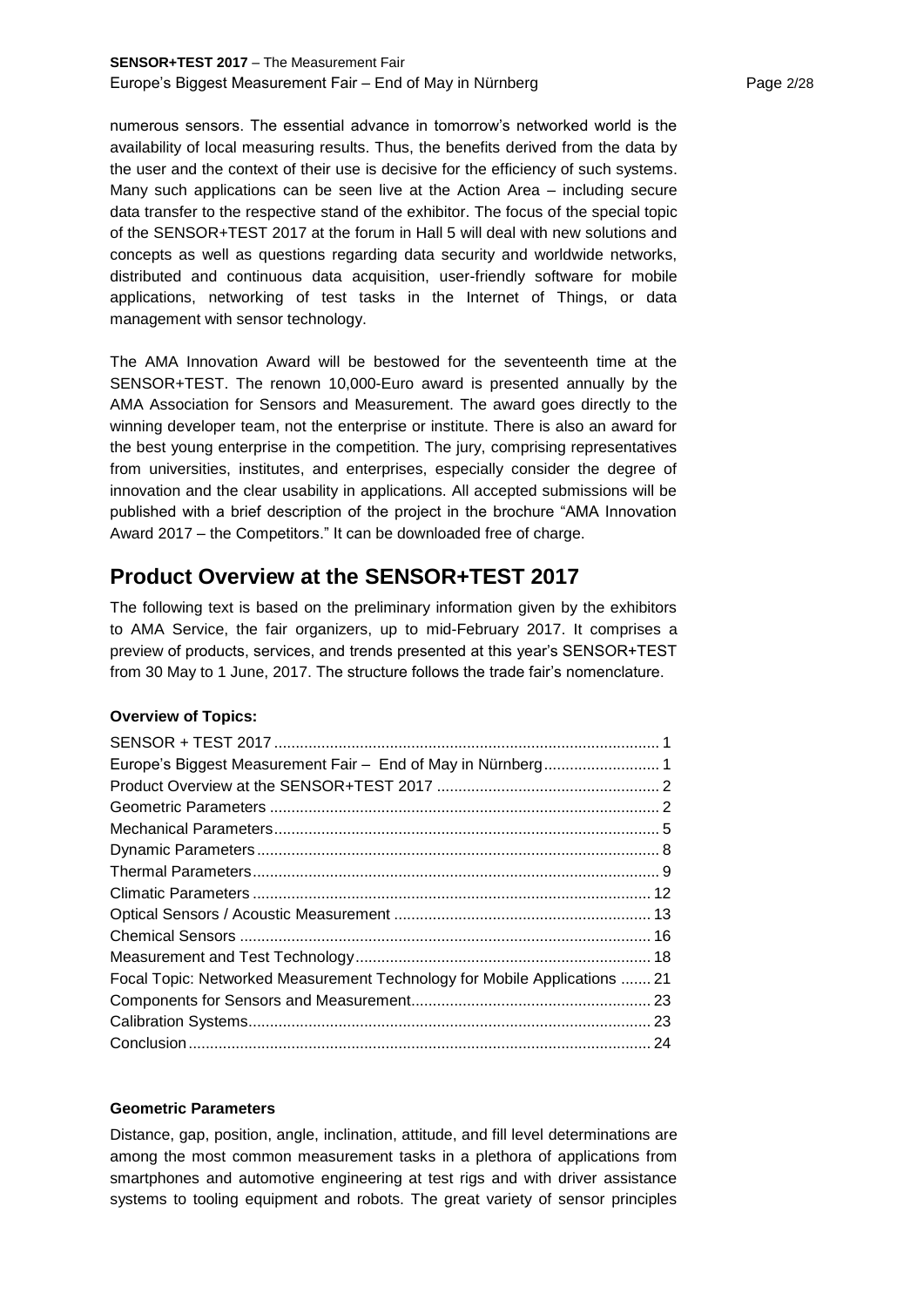# **SENSOR+TEST 2017** – The Measurement Fair Europe's Biggest Measurement Fair – End of May in Nürnberg Page 3/28

can be found under the broad offerings at the SENSOR+TEST. Here you can also find standard straingauges, encapsulated in Constantan grid material with modified phenol backing just as easily as specialized straingauges with Karma foil gauges and fiber-optic enhanced polyimide film backing for underwater and highaltitude measurements.

A fiberglass-based temperature and straingauge measuring system monitors up to 50 km measuring distances at a resolution of up to 20 cm. The system works with an accuracy of 2 microstrain at a maximum expansion of  $\pm$  3%. The straingauge measuring system is suited for fatigue and structural health monitoring of bridges, tunnels, dams, pipelines, power lines, and railroad tracks. $<sup>1</sup>$ </sup>

Fiber Bragg gratings (FBGs) are optical interference filters in optical conductors that reflect wavelengths within the bandwidths of the filters. A Belgian supplier offers special FBGs with a number of independent optical fiber cores in a multiplexed array to monitor curvature and shape. This combination enables the measurement of multiaxial strains.<sup>2</sup> A research institute developed a spectrally sensitive detector for special applications on the basis of FBGs using two stacked silicon photodiodes and optical thinfilm filters. The narrow-band filters can accurately detect wavelength shifts in the picometer range.<sup>3</sup>

Non-contact, wear-free laser triangulation sensors measure displacement, distance and position. Thanks to the additional measuring ranges of 100 and 200 mm, they can be used in applications in which greater measuring ranges are required.<sup>4</sup> Triple-beam interferometers are suited for simultaneous determination of position and inclination with an exactitude in the nanometer range. They have an extremely compact design and can be easily adapted to the most varied measuring tasks, such as on guides, microscopes, measurement and positioning stages, high precision pitch and yaw corrections during biaxial or multiaxial length measurements, calibration of machine tools, and differential measurements.<sup>5</sup> A Romanian supplier at the SENSOR+TEST is showing a laser interferometer with coherent lighting providing a high-contrast speckle pattern. The angular displacement of the light field can be mapped linearly to a sensor array. The shifting of the image is used to measure the angular displacement in one or two directions (1D or 2D) of randomly shaped machine parts, micro- or nanocomponents.<sup>6</sup> New sensors based on the tunnel magnetoresistive (TMR) effect maintain a high temperature stability and have 100-times lower energy consumption as comparable sensors. A German supplier developed two TMR product families for distance, position, and angle measurement.

Inductive displacement transducers have a hollow coil body with a strictly symmetrical coil and a magnetic shield with high permeability. A nickel-iron core moves linearly within the coil form. The displacement of the core leads to an inductance variation in both coil halves. The measuring range extends up to 20 mm. The inductive transducers can be strung together with push-pull connectors.<sup>8</sup> Other linear transducers detect the absolute position of the plunger using an inductive resonator measuring system. It consists of an excitation coil which causes an oscillating resonance circuit. This in turn excites the receiver coils on a printed circuit board. The integrated electronics transform these signals proportionately to the linear travel. The measuring range extends from 7 to 500 mm at an accuracy of 0.05%. $^{\rm 9}$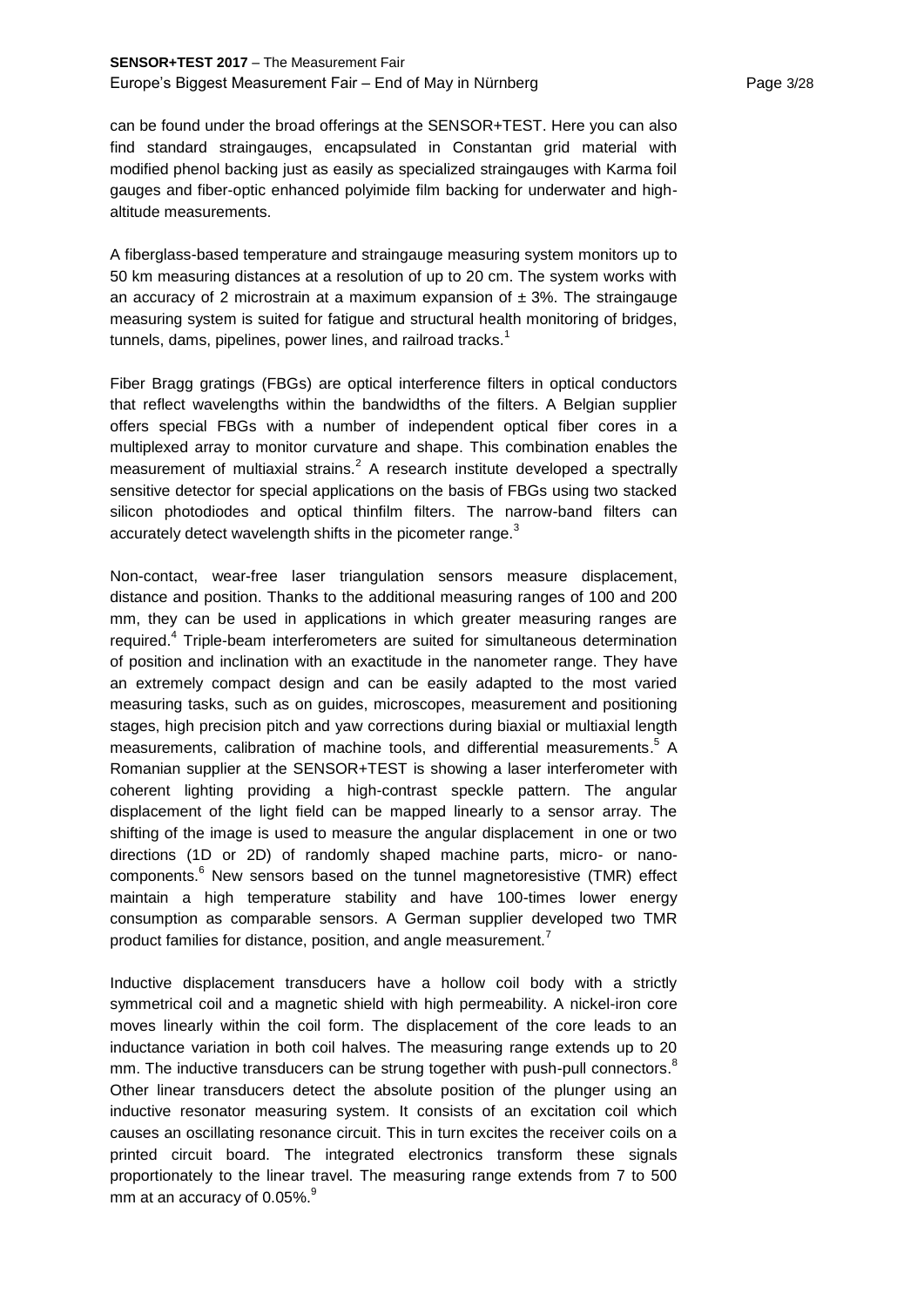Simple motion sensors can be implemented by using a compact Doppler radar module with two antennas. The Doppler signal processor computes the FFT from the Doppler signal and evaluates the results for the direction of the motion and its speed. A slim construction of 25x25x6 mm<sup>3</sup> allows the module to be integrated in lamps or automatic door openers. Speed measurement is also available for industrial applications.<sup>10</sup>

Certified inclinometers detect the inclination of ships, rotating tower cranes, wind power turbines, power-plant chimneys, or drawbridges in the gravitational field by means of MEMS sensors. Digitalization and linearization is performed by an integrated controller. The sensors meet SIL2 requirements (performance level d) and communicate via Profisave per Profinet interface.<sup>11</sup> This enterprise also provides an SIL2-certified rotary encoder. The two-chamber design is highly shock and vibration resistant thanks to its robust construction. It also offers protection class IP69K. The encoder provides reliable position values as well as speed signals. $12$ 

New Hall sensors enable precise and redundant angular and position measurements for safety-critical automotive and industrial applications, such as the detection of clutch positions, motor air management during exhaust gas recirculation, or throttle positions and turbocharger actuator control. Each sensor comprises two silicon dies in a stacked SOIC8 package, measuring the same magnetic field independently.<sup>13</sup> Originally developed for motor-sport applications, the highly vibration resistant angle sensors of a British enterprise can also be used in an industrial environment in particularly rough ambient conditions. The extremely accurate, non-contact Hall sensor is packaged in an only 8 mm high IP68 housing and functions with a separately equipped magnet.<sup>14</sup>

A French manufacturer is showing linear actuators designed for zero maintenance and years of continuous operation during a long service life. This is achieved by fixed coil and magnet designs, without electric flying leads and a non-contact bearing design. An aluminum heat sink dissipates the heat to the housing interfaces.<sup>15</sup> This manufacturer also offers non-contact, inductive, magnetic sensors for position measurement in the centimeter range. Depending on various parameters, such as available power, sensor accuracy, and dimension, various sensor structures can attain detection ranges of up to 40 mm. Such sensors are used in vehicle tires to measure wear and tear at the gap between the steel and rubber structures.<sup>16</sup>

A measuring head for magnetic position measurement is based on a pole pitch of 80 um. At a reading distance up to 240 um it attains an accuracy of 5 um and better. Thus magnetic encoders are almost at the level of optical measuring solutions, but have the advantage of better soiling resistance.<sup>17</sup> New magnetic position encoders for power drives have a resolution of 17 bits and are very robust. A special magnetic wire made in the USA functions as an energy harvesting system by providing high-energy pulses from the angular motion. It thus constantly activates the rotation counter and the corresponding electronics.<sup>18</sup>

A Chinese supplier offers an optically modulated level sensor with a pulse rate of 5 or 20 µs and a temperature range of -40 to 125  $^{\circ}$ C.<sup>19</sup> A portable load indicator has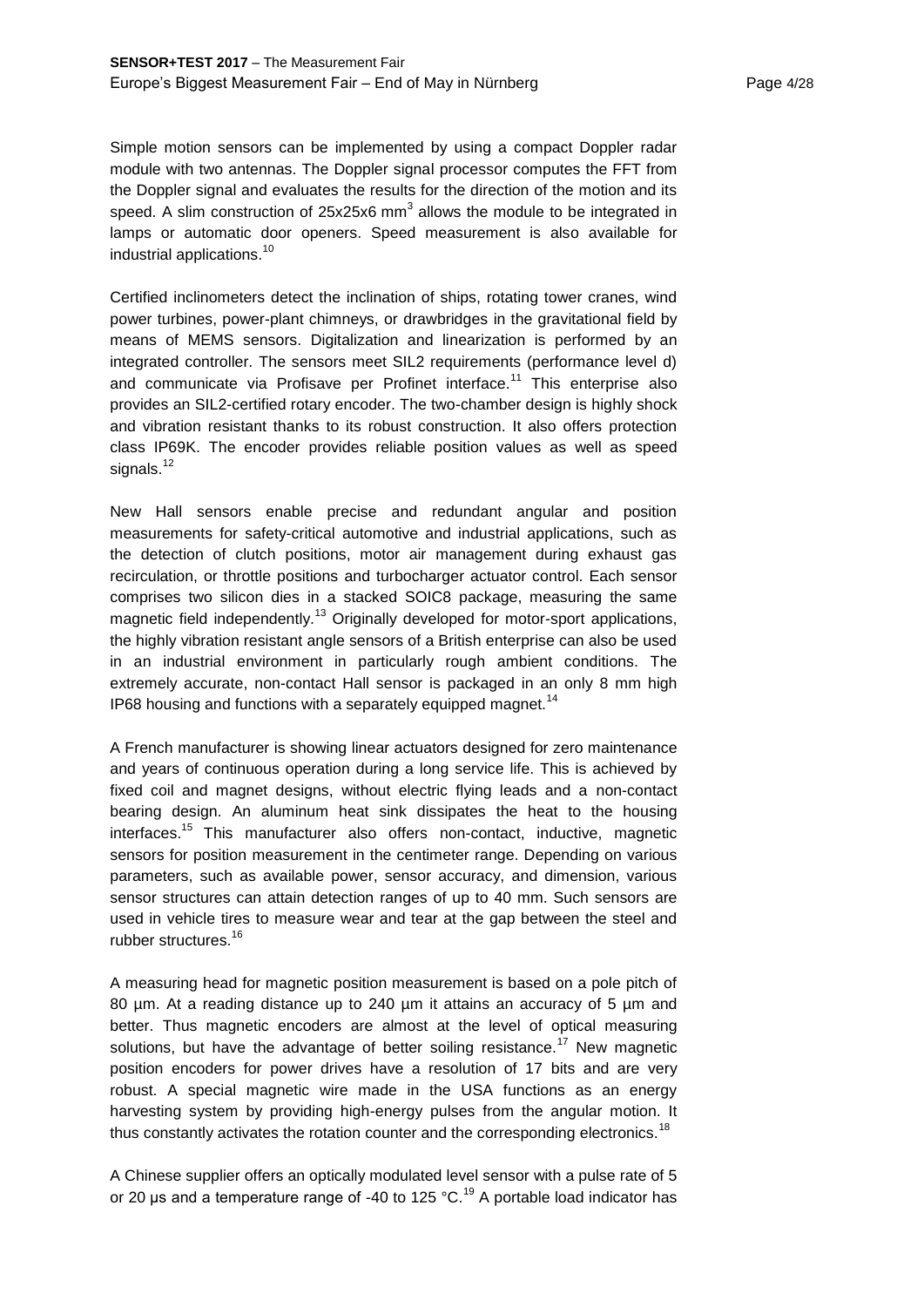# **SENSOR+TEST 2017** – The Measurement Fair Europe's Biggest Measurement Fair – End of May in Nürnberg Page 19728

a 2.4" LCD that shows detected signals numerically or graphically. At a sampling rate of 1 kHz it is especially suited for dynamic applications.<sup>20</sup> An Italian supplier provides an industrial assembly in a 19" rack for programming magnetoresistive NXP sensors.<sup>21</sup> Piezoresistive, non-hysteretic level probes measure hydrostatic pressure proportionally to the level of a liquid column in dependence of ambient pressure. A Swiss enterprise supplies these with a digital or analog output, including a datalogger or GSM module.<sup>22</sup> A Chinese supplier offers an intelligent two-wire level meter with a 4 to 20 mA or an RS485 / HART output.<sup>23</sup>

Users can gain experience with magneto-resistive sensor technology to implement positioning tasks with a novel evaluation kit. The set contains the necessary electronics for signal processing, pole rings, and linear scales in various pole divisions as well as the corresponding free-pitch and fixed-pitch sensors. Various measuring setups can be realized at the end of the drive shaft, at its circumference, or for linear measurements.<sup>24</sup>

## **Mechanical Parameters**

This section gives you an overview of the initial reports from exhibitors dealing with parameters, such as pressure / differential pressure, force / weight, mechanical stress and torque to density and viscosity. On the one hand, the SENSOR+TEST is the right fair to find a great variety of standard transducers, on the other hand it is also the place to discover specialized equipment, not found in every-day applications.

## *Pressure, Differential Pressure*

The technologies applied extend from piezoresistive silicon sensors for pressure measurement in liquid and gaseous media to thinfilm strain gauges. Some sensor systems are equipped with integrated temperature sensors.

An American supplier provides Bluetooth-capable MEMS pressure sensors for automotives, industrial, consumer applications, and prefabricated sensor modules and ceramic sensors as well as sensors for air-compressor and water-purification applications.<sup>25</sup> Sensors for absolute pressures with an edge length of one millimeter is offered by another supplier. The embedded piezoresistors have a sensitivity of 20 μV/hPa at a measuring accuracy of up to 0.001 hPa. Thanks to their high resolution, they are suited for indoor navigating or assuming monitoring tasks, such as for injury prevention by detection of patients that fall down.<sup>26</sup> A pressure transmitter based on microfused technology measures liquid or gas pressures in difficult media, such as polluted water, steam, etc. The transducer pressure cavity is made out of a single massive piece of stainless steel. $27$  The pressure transmitter from a Chinese supplier has an accuracy of 0.25 and 0.5%, 4 to 20 mA outputs, and provided in protection class IP65 and stainless steel. $^{28}$ 

Miniaturized pressure transmitters in a compact metal package measure various kinds of pressures, such as absolute, relative, and differential pressure in a range from 50 mbar to 10 bar. In their robust metal housing, these sensors can measure small differential pressure changes at a high system pressure. These 35x25x25 mm<sup>3</sup> sensors are used in medical technology for gas-flow monitoring, as level indicators for liquids, or for pressure measurement in clean rooms.<sup>29</sup> The world's smallest differential pressure sensor has a size of only 5x8x5 mm<sup>3</sup> and thus allows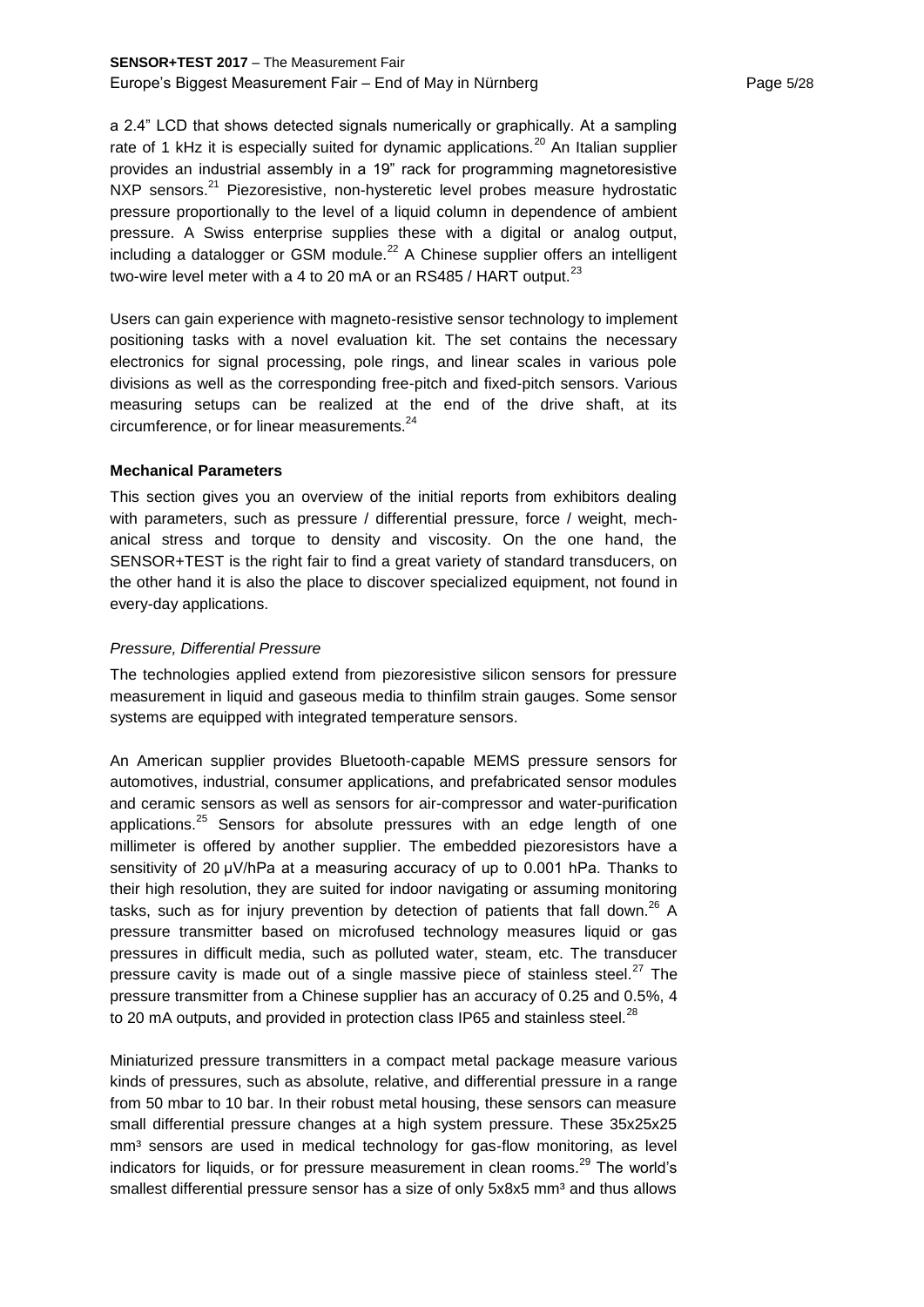## **SENSOR+TEST 2017** – The Measurement Fair Europe's Biggest Measurement Fair – End of May in Nürnberg Page 6/28

new application possibilities, such as for measuring mass flow in medical technology or in the consumer industry.<sup>30</sup> A pressure transmitter, the smallest according to the supplier, is suited for simple integration into microcontroller-based systems via its I<sup>2</sup>C interface. With its extremely low power consumption and RFID interface, it is cut out for battery-operated devices. $31$  Another maker is offering the smallest programmable 2-wire pressure sensor with a HART interface. Completely welded, it is used to monitor relative pressure for gas, steam, liquid, and dust. $32$ 

Custom-tailored pressure sensors for test beds, special equipment, and test driving is manufactured by a British enterprise. Thanks to the hermetically welded, oil-free stainless-steel membranes, the pressure transmitters are compatible to practically all media. $33$  They make internal sealing superfluous. $34$  Piezoresistive sensor cells can also be integrated in existing applications, such as pressure switches or pressure controllers. Depending on the space requirements, a number of mechanical attachment means, such as bolting, welding, plugging, and clamping, are available. $35$  A Chinese supplier provides piezoresistive MEMS pressure sensors for a range of -100 kPa to 60 MPa.<sup>36</sup> New heavy-duty pressure transducers with low power consumption are designed for use in HVAC and cooling systems. They are resistant against many HFC and GWP refrigerants. They operate in a pressure range of 1 to 50 bar and have a high electromagnetic compatibility as well as shock and vibration resistance.<sup>37</sup> This supplier also offers very precise pressure sensors for low air flows to measure the barometric height of drones and weather balloons, air flow in HVAC channels, or respiratory air flow in medical systems. The pressure ranges extend from 1.6 mbar to 10 bar.  $38$ 

Developers in automotive, aerospace, and the mechanical engineering industry focus on unaltered measuring results. A Swiss precision specialist has developed a pocket measuring instrument that can reliably measure pressures up to 100 bar with an accuracy of 0.5 percent end scale over a temperature range of -40 to 125 °C. The robust stainless-steel housing and the overpressure resistance can withstand rough ambient conditions.<sup>39</sup> Pressure transmitters in a splash-water protected polycarbonate enclosure (IP65) convert a detected pressure into a standard analog electrical signal, linearize the measuring curve, and compensate the temperature fluctuations. The devices can be configured via an integrated USB interface at which the measuring values can also be output. $40$  The manufacturer also produces a pressure measurement device with two measuring ranges and an auto-range function especially designed for mobile applications.<sup>41</sup> New CMOS differential pressure sensors are characterized by their very good repeat accuracy and a measuring speed of up to 2 kHz. The fully calibrated and temperature compensated sensors differ not only in regard to their pressure ranges, pneumatic connections, and output signals.<sup>42</sup>

An Italian sensor manufacturer has developed a ratiometric pressure transducer, originally made of the automotive sector, aimed at unadulterated results. This sensor is now offered for the industrial and biomedical sectors as well. The pressure transducer makes use of a piezoresistive, chemically etched ceramic membrane. It measures the changes in a specific resistance with a Wheatstone bridge.<sup>43</sup> A Rumanian supplier is showing differential pressure sensors with piezoresistive silicon membranes of 1 mm², while the entire chip has a size of 3x3 mm². Pressurization takes place on both sides of the membrane. This allows the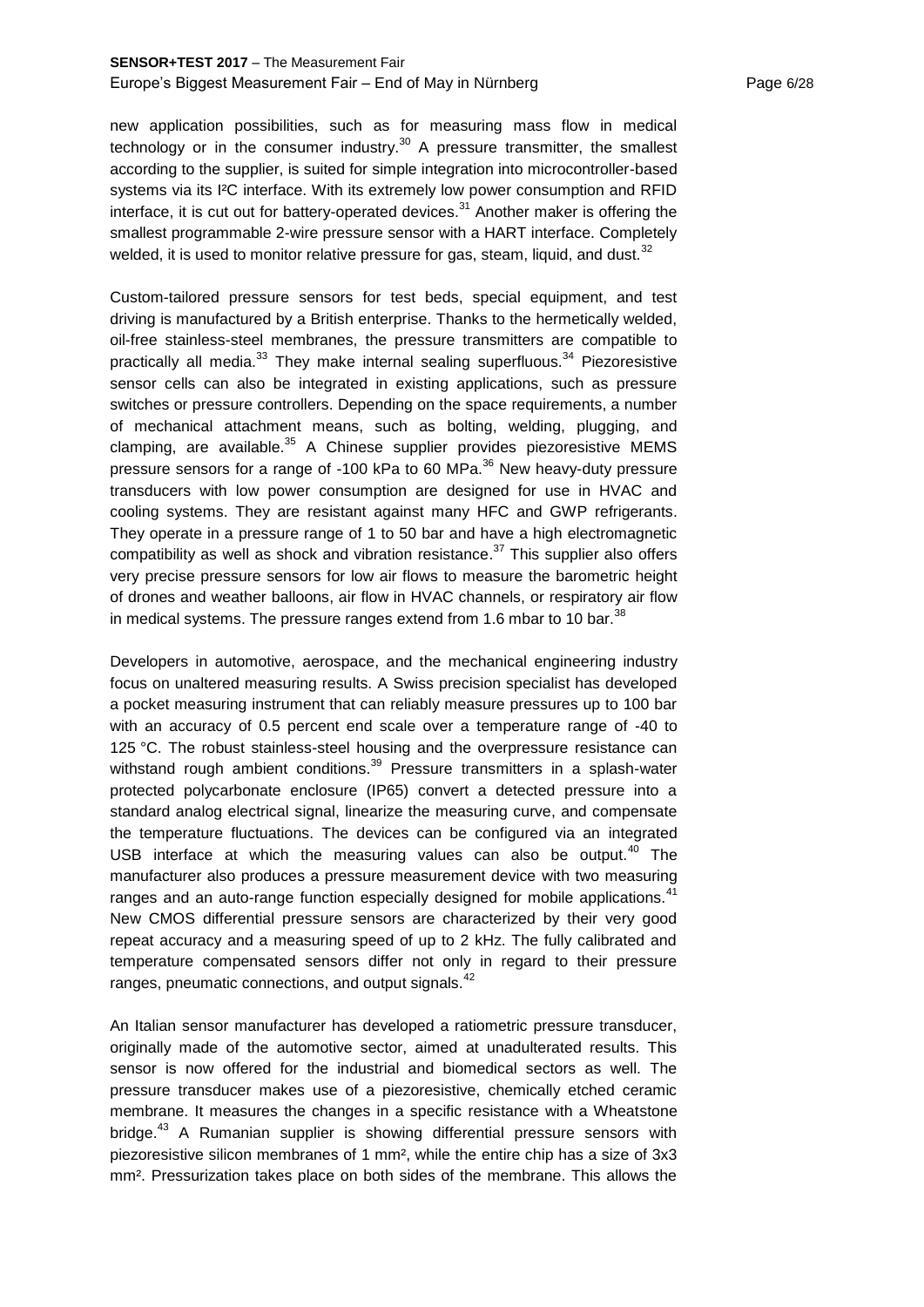sensor to function as a measuring probe as well as a differential pressure instrument.<sup>44</sup>

PCB-based pressure sensors have an extremely low-noise, analog output signal, a high resolution, and a fast sampling rate. This is enabled by a two-chip system comprising a MEMS sensor chip and a signal-conditioning chip. The areas of application are high-end measuring devices for non-invasive blood-pressure measurement. The standard measuring range of the sensors is from 0 to 250 mbar or 0 and 12 bar. With the single-point pressure threshold value detection, a small-sized, low-cost pressure switch can be obtained here.<sup>45</sup> Leakages in gas lines can be detected with a 100-mbar pressure transmitter. It is equipped with a high-capacity battery, a SIM card, and an integrated antenna. The measurements take place every five minutes and are transmitted every day to a central station.<sup>46</sup> Any material can be subject to magnetostriction. With an inverse magnetostrictive effect, the magnetic permeability of a ferromagnetic material changes in dependence of its internal mechanical stress. Based on this measuring principle, a sensor is able to measure the mechanical strain in the cables of a harness bridge. $47$ 

IO-link is a future-oriented communication system for the attachment of intelligent sensors and actuators to automation systems. Their standardization comprehends not only the electrical connection data, but also a digital protocol over which the sensors and actuators communicate with an automation system. A German enterprise has now started to equip its pressure and temperature sensors with this interface.<sup>48</sup>

# *Force, Weight, Torque*

Miniature load cells in a stainless-steel enclosure with integrated cables have an accuracy of 0.15 to 0.25% and measure compression as well as tension. Thanks to their compact size, they can be easily integrated in maintenance ducts on machine test systems to measure forces on a drive shaft, for instance.<sup>49</sup> In a research project, highly sensitive strain gauges were developed using functional thin-film material that is resistant to temperature changes. They are well suited for force, tension, torque, and weight measurement. $^{50}$ 

Rotating digital torque sensors make it easier for users of torque measuring technology to perform a quick electrical measurement setup. The sensor already has all the necessary calibration data on board and can be read out by the measuring software. A commercially available PC or laptop with a USB connection can be used as a display and evaluation unit. The measurement rate goes up to 2,500 revolutions per second.<sup>51</sup> A German supplier makes torque flanges for highly precise, dynamic torque detection. A sensor signal amplifier compensates zero-point drift in dependence of the ambient temperature at the point of measurement and thus achieves precise torque measurements for drive-train serial components.<sup>52</sup> Sensors with 6 axes measure force and torque in three spatial directions. This allows the determination of grasping force of robot tongs and many other applications in robotics and production engineering. The values are evaluated by an eight-channel measuring amplifier that records various channels via a time axis (y-t diagram) or an x-axis (x-y diagram).<sup>53</sup> A Rumanian supplier has developed a robotic micro-manipulation system with MEMS micro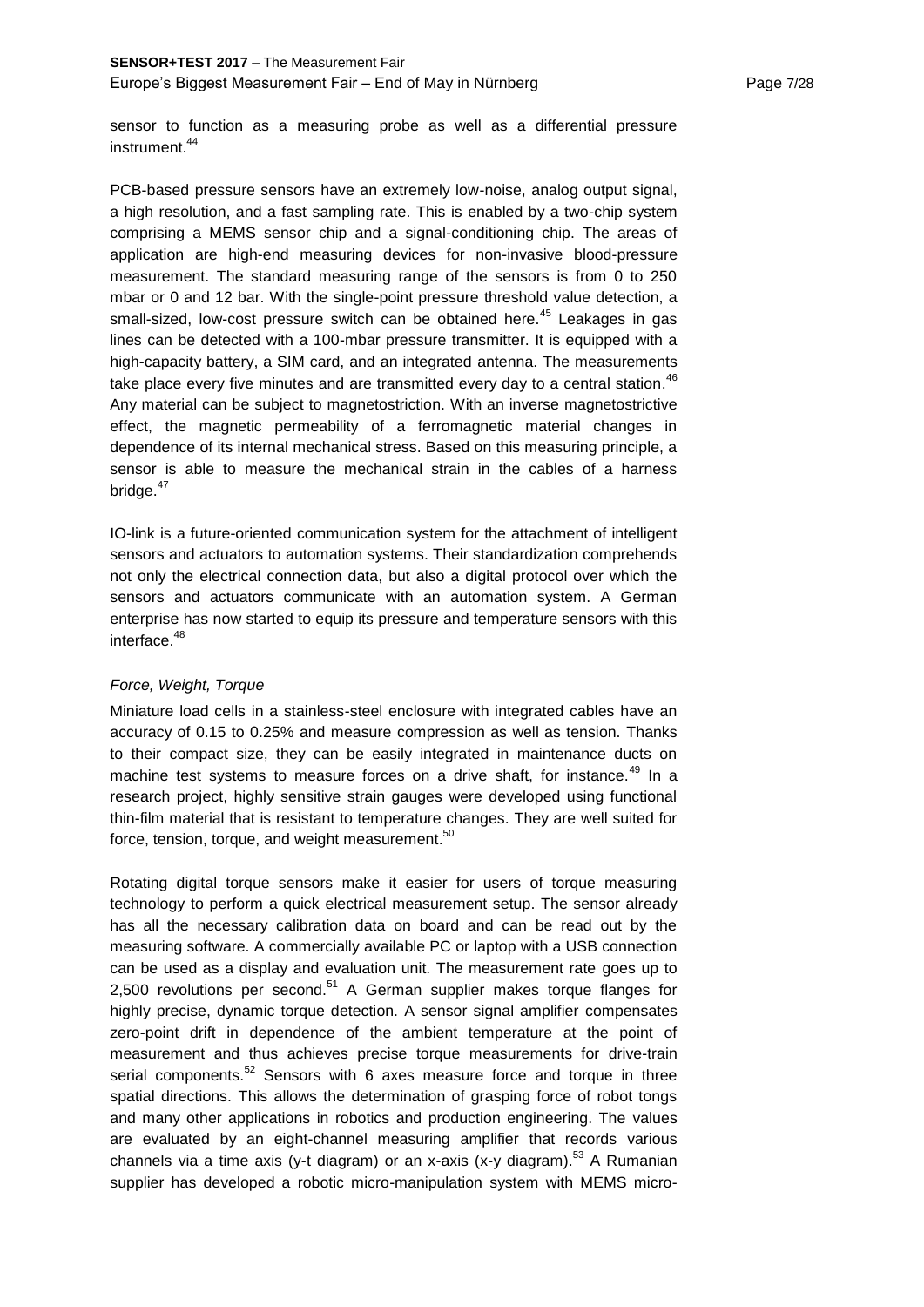tongs for cell manipulations in which the microsensors are integrated for position measurement and force feedback.<sup>54</sup>

Silicon-based MEMS sensors can control safety-relevant bolted joints in machine engineering, extraction technology, and wind turbines. The new sensor is applied to the bolt head and measures its deformation depending on the preload force between the workpiece and the bolt head. Four piezoresistive, strain sensitive measuring resistors are integrated via a Wheatstone bridge. The active surface without the electrical connections has an area of only 200x200  $\mu$ m<sup>2</sup> at a thickness of 10 µm.<sup>55</sup>

# **Dynamic Parameters**

The SENSOR+TEST is the most prominent platform for vehicle developers thanks its plethora of accelerometers, vibration, oscillation, and acoustic analysis systems – not to forget the development of the many speed and flow sensors driven by microsystem technology (MEMS).

#### *Speed, Acceleration, Vibration*

The light detection and ranging method is very similar to optical gap and speed measuring. A Lidar-based sensor determines the position and speed of the vehicle ahead by means of runtime measurements. Integrated in modern vehicles systems, adaptive speed control or laser pistols for police speed control are made viable. The emitters consist of pulsed laser diodes with a peak power of 650 W at 905 nm. The reflected signal is captured by Si-PINs or Si-avalanche photodiodes. 56

Triaxial accelerometer sensors are ideal for industrial environments, where vibrations need to be measured in all three spatial axes. Such environments are often found in the aerospace and automotive industries as well as in agriculture, mining, and road construction. Submersible, triaxial miniature accelerometer sensors are hermetically sealed and have an overmolded bushing at the cable exit. This puts the sensors in a waterproof protection class as per IP68, which can withstand water pressures of up to 12 bar. The 500-g sensor has a sensitivity of 10 mV/g and the 50-g sensor of 100 mV/g.<sup>57</sup> This supplier also provides a triaxial vibration sensor in a robust, waterproof stainless-steel housing as per IP66 with a mounting aperture in the middle. Internal electronics minimize noise and increase the stability of the preload.<sup>58</sup> Electrically insulated IEPE miniature accelerometer sensors can also be found with an interior of black anodized aluminum. $^{59}$  Boxshaped accelerometers can easily be attached with an M3 thread or a plastic clip and are particularly suited for modal analysis thanks to their measuring characteristics. They have a sensitivity of 10 and 100 mV/g. $\text{60}$  MEMS-based SIL2 vibration sensors detect the effects of dynamic acceleration. The data are digitized and made available for many functions. By means of 11th-order filters, preferred frequency bands can be filtered out, for instance the 0.1 to 2 Hz for mast-head vibrations on wind power plants.<sup>61</sup> Laser vibrometers are able to determine material properties, errors, or characteristics very exactly for the most varied test pieces based on their vibration behavior. They allow non-contact vibration measurements on surfaces of any roughness in a range of 0 to 5 MHz at a resolution in the subnano range. The working distance can be continuously adjusted with an integrated lens from a few centimeters to a few meters.  $6263$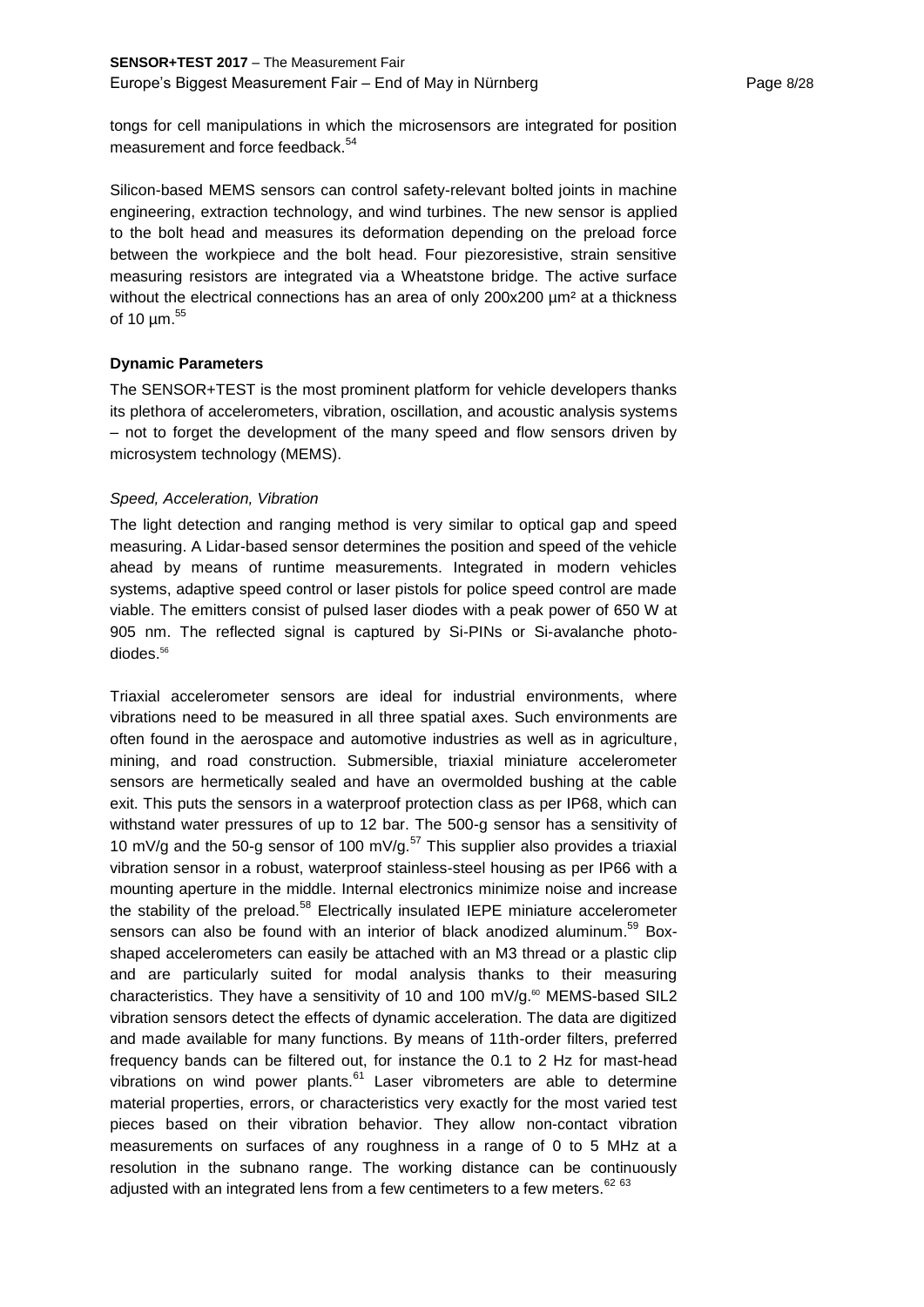A new generation of vibration analyzers can be used for various highly dynamic pulse measurements and angular evaluations to examine rotary vibrations on power trains or to monitor torsion vibrations on turbines. The trigger threshold value is easy to adapt and allows automatic tracking for changing measuring conditions.<sup>64</sup> A mobile measuring system for vibration analysis as per VDI 3834 works at a measuring range of 0 to 10 Hz for natural frequency detection, gondola oscillations, rotational imbalances, or wing misalignments on wind power plants or very low frequency vibrations on machines and constructions. If limit-value thresholds are exceeded, automatic alarms are sent by various communication means.<sup>65</sup> A Belgian supplier develops vibration, tilt, and pressure sensors for wind power plants that monitor gears, housing, towers, and rotor blades and detect seismic activities. Pore-water pressure sensors monitor the anchorage of tower foundations on the seabed.<sup>66</sup>

High-resolution inclination sensors are based on a very exact and robust pendulum system made of high-purity silicon. Through an acceleration, tilt, or vibration in the direction of measurement causes the pendulum to move with the test mass. The two-color tilt sensors measure the displacement with a resolution of up to 0.002 and the acceleration sensors measure accelerations of  $\pm 2$  g to  $±18$  g at resolutions of 0,002%.<sup>67</sup> With a multichannel system, large structures can be reliably monitored and protected regardless of the measuring data by vibration test. The channels measure the response signals during and after the vibration test independently of the oscillation system in real-time and compare these with the user-defined alarm and stop limit thresholds.<sup>68</sup>

#### *Flow*

An new inline flow metering device uses surface acoustic waves (SAW) that only have a planar propagation. The patented technology has no built-in components or constrictions in the measuring tube. Measurements are performed without contact of the sensor elements to the medium. Thus, the inside of the tube can be produced in the same surface quality as the other tubes. Besides flow and temperature, the sensor can also measure density and mass flow. $69$  A flexible flow meter measures standard volumes and mass flow in air, nitrogen, oxygen, argon, carbon-dioxide, methane, or hydrogen. Different process connections allow flow measurements of DN 15 to DN 1000 and media temperatures of up to 185  $^{\circ}$ C.<sup>70</sup> A mobile flow meter has a USB connection for bidirectional communication and power supply. A processor-controlled linearization allows for five selectable units, a nine-step attenuation, and measurement of six different gas standards. $^{71}$  This manufacturer also supplies a portable mass flow meter based on the calorimetric measuring principle with all these feature in a robust aluminum case.<sup>72</sup>

#### **Thermal Parameters**

There are approximately 600 temperature sensor elements to choose from at the SENSOR+TEST 2017, particularly Pt, NTC, or KTY types. The market for temperature sensors and measuring devices seems endless in regard to size and variety. You can get this impression of the SENSOR+TEST every year. Besides standard sensor elements, such as NTC, Pt100/Pt100, or the numerous types of thermoelements, non-contact temperature measurement is strongly represented. Shown are custom-tailored designs for medical technology, car racing, energy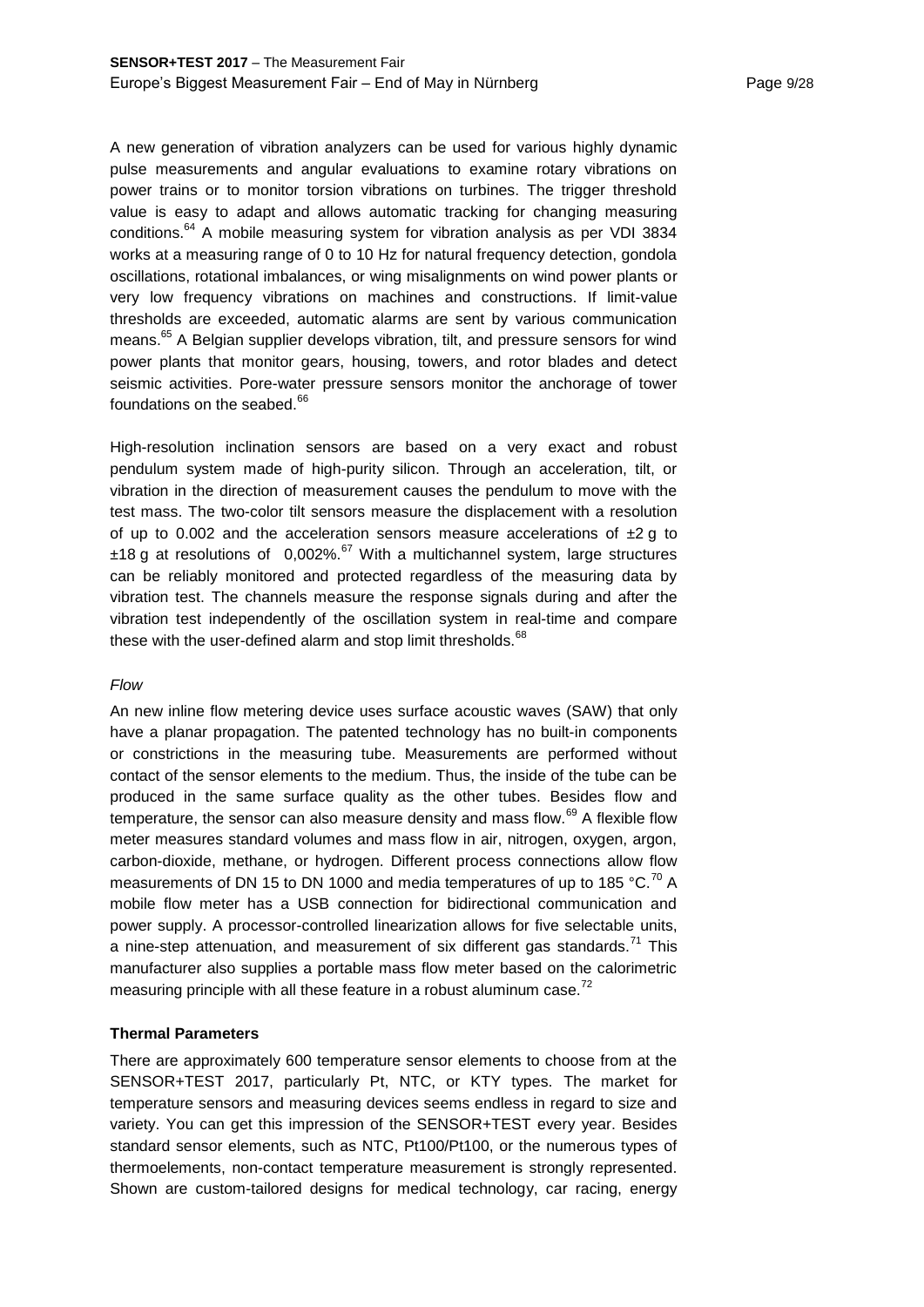# **SENSOR+TEST 2017** – The Measurement Fair Europe's Biggest Measurement Fair – End of May in Nürnberg Page 10/28

harvesting, or more general models for measurement and control engineering as well as building automation. Pyroelectric infrared sensors are designed for noncontact temperature measurement, gas analysis, spectroscopy, environmental measuring technology, as well as for safety and security applications. Modern ionbeam etching methods now attain very high specific detectivity (D\*) values.

## *Temperature Probes*

From China we have drawn and rolled thermocouple wires in the most varied temperature ranges for measuring tasks, temperature sensors, as well as extension or compensating wire. $73$  Platinum-based resistance temperature detectors (RTDs) are designed for stable, fast linear outputs and available in wide range of resistance values and in a variety of packages and sizes.<sup>74</sup> In a Pt temperature sensor for temperatures of up to 250 °C, the platinum structure of the measuring shunt is covered by an annealed high-temperature glass layer. This optimally protects the sensor from ambient effects and makes it suited for applications such as heaters, infrared radiators, or calorimetric measurements.<sup>75</sup> A compact infrared sensor can withstand operating temperatures of up to 180 °C, and can thus measure the temperature of carbon brake discs. A PT1000 output ensures a high accuracy of the internal sensor temperature measurement. Thus, target temperatures are obtained in dependence of the signal output and the ambient temperature.<sup>76</sup> This supplier also provides a shock-protected infrared sensor for measuring brake disc temperature in rough environments at a temperature range of 50 to 800  $^{\circ}$ C.<sup>77</sup>

Classical methods of online temperature detection by means of a plunger coil and an NTC as a temperature probe (Essert method) fails during high loads, such as those in car engine pistons. That is why a German manufacturer developed a robust eight-channel temperature detection system to measure temperature on pistons online at important points. A sensor telemetry amplifier in the piston, that can withstand 200 °C, scans the temperature measuring points at each stroke of the piston and transmits the measured data to a stationary evaluation unit.<sup>78</sup>

A Taiwanese manufacturer supplies non-contact measuring infrared temperature probes on MEMS basis with a temperature sensitive area of 8x8 or 16x16 pixels. The modules have a small footprint and are suited for intelligent HVAC control, presence detection for building security, and gesture control for interactive devices.<sup>79</sup> To limit Johnson noise, one sensor has a thermistor referencing the ambient temperature. Its 116 thermal elements are arrayed on a floating micromembrane and measure in a spectral range of 5 um to 14 um. They are used in electromedical applications as forehead or ear thermometers.<sup>80</sup> The first thermopile array sensor in SMD design worldwide comprises 64 thermopile elements arrayed in an 8x8 matrix with an integrated silicon lens. The highly precise measuring values can be read out via the I2C interface once per second. The sensor can measure the actual temperature as well as the temperature gradient and can produce thermal images and identify the direction of motions.<sup>81</sup> Aluminum connecting heads with terminal nuts made of nickel-plated steel and rubber or silicon sealants as well as measuring transducers and clamping sockets are supplied by a German manufacturer.<sup>82</sup>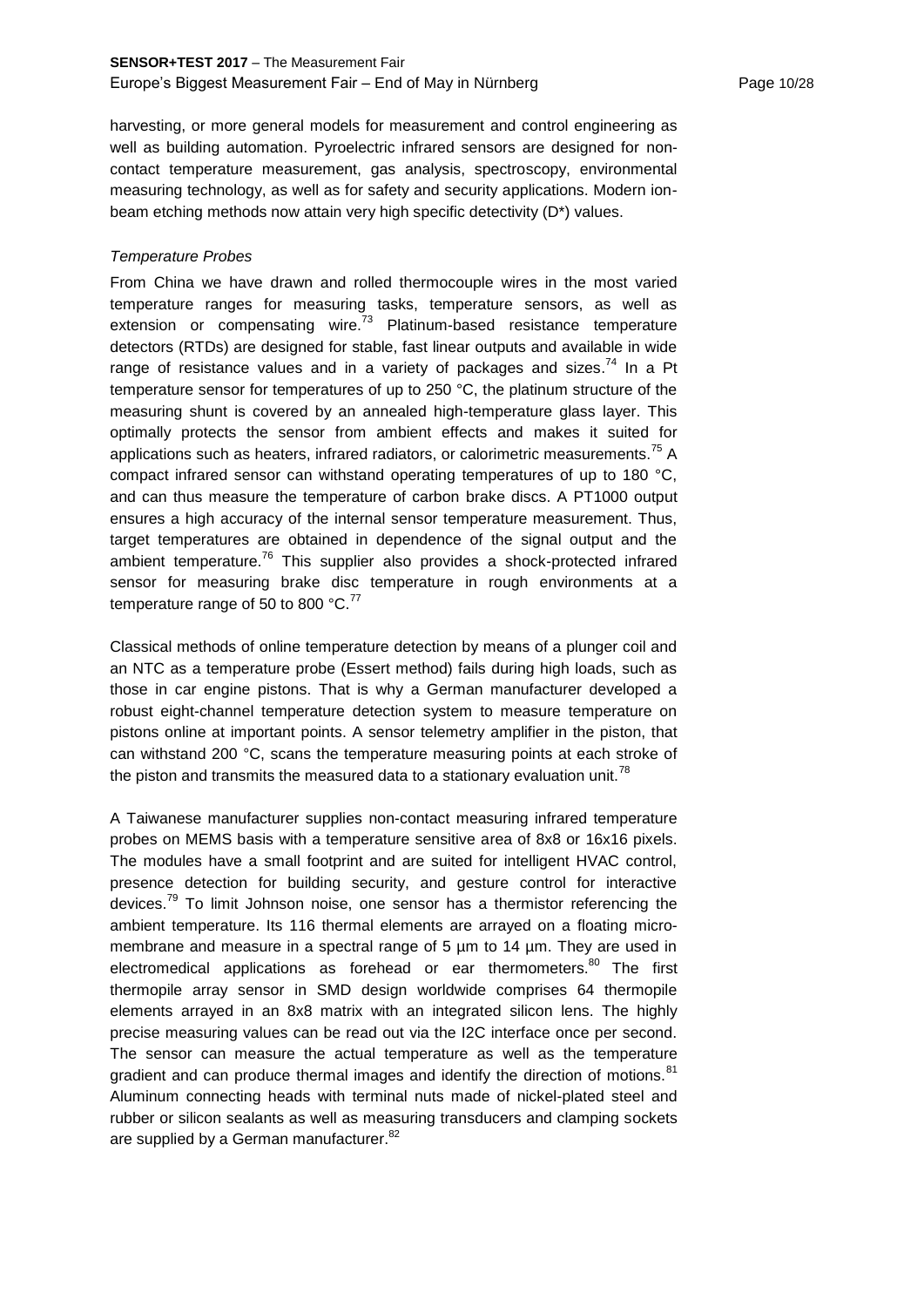## *Temperature Measurement Devices and Cameras*

Industrial processes can be monitored with a camera at a resolution of 640x480 pixels for longwave infrared applications. $83$  A high-temperature camera in a compact aluminum case (IP54) or a robust stainless steel industrial housing (IP65) with provisions for air purge, protective windows, and water cooling. At 512 x 384 pixels and a frame rate of 60 images per second, it has a large, continuous measurement range of 600 °C to 1500 °C, or optionally 1400 °C to 3000 °C. It operates in the near infrared range (NIR) at wavelengths of 0.8  $\mu$ m to 1.1  $\mu$ m.<sup>84</sup> Besides these stationary cameras, this maker also offers the worldwide first portable and robust infrared camera for shortwave measurement of high temperatures. The device measures online thermal images with a resolution of 480x360 pixels, a frame rate of 25 Hz, and a continuous measuring range of 600 to 1500  $^{\circ}$ C.  $^{85}$ 

Besides a very extensive temperature range, a new digital pyrometer also boasts a special operating mode that enables a smooth and automatic transition from one-color to two-color measurements. It covers the measuring ranges from 100 and 2,000 °C. In a lower range of up to 250 °C the device operates in one-color mode, at 250 to 280 °C it finds an automatic and continuous transition from onecolor to two-color measurement, while temperature ranges from 280 and 2,000 °C are measured in a two-color ratio mode. According to the manufacturer's specifications, this extensive measuring range enables the monitoring of processes, such as inductive heating, hardening, tempering/annealing, brazing, sintering, vacuum processes, coating, and laser heat treatment.<sup>86</sup> A robust thermal imaging camera for combustion chambers has an extensive and continuous measuring range of 600 °C to 1,800 °C. It has a motor-focused borescope lens with a sapphire protection window. They are installed in a watercooled stainless steel probe cooling jacket. The camera operates in the near infrared range at a wavelength of approximately 1 µm. In glass melting or in rotary kilns the IR camera is used for online temperature monitoring and must withstand the high ambient temperatures, operating in a narrow-band spectral range.<sup>87</sup>

A supplier provides a system for automated, continuous thermal and visual monitoring of electric grid substations and critical industrial assets for early fault detection. It comprises a 640x480 pixel infrared camera with a telephoto lens in a stainless steel enclosure and can be upgraded with optional fixed thermal imagers and fixed single point infrared pyrometers to also monitor assets beyond the infrared camera's field of vision.<sup>88</sup> New portable high-temperature pyrometers designed for the glass and metal industry can also be easily used with protective clothing such as thick gloves. They measure temperatures between 200 and 2,500 °C, operating at short wavelengths. All pyrometers have standard vario optics with a distance ratio of up to 200:1 and measuring distances between 0.65 and 12 m $^{89}$ 

A German supplier offers various x-InGaAs photo diodes. The standard product has a peak wavelength at 1.75 µm and idea for applications that cannot be performed with the usual InGaAs spectral. It has a chip diameter of one millimeter in a TO-46 housing. A heterostructure photodiode on an InAs substrate has a relative wide peak at 2.8 µm. Another detector with a 0.5 mm chip is designed for uncooled operation and a spectral range of up to 3.5  $\mu$ m.<sup>90</sup> Assistance with the selection of IR detectors is provided by a development kit with pyroelectric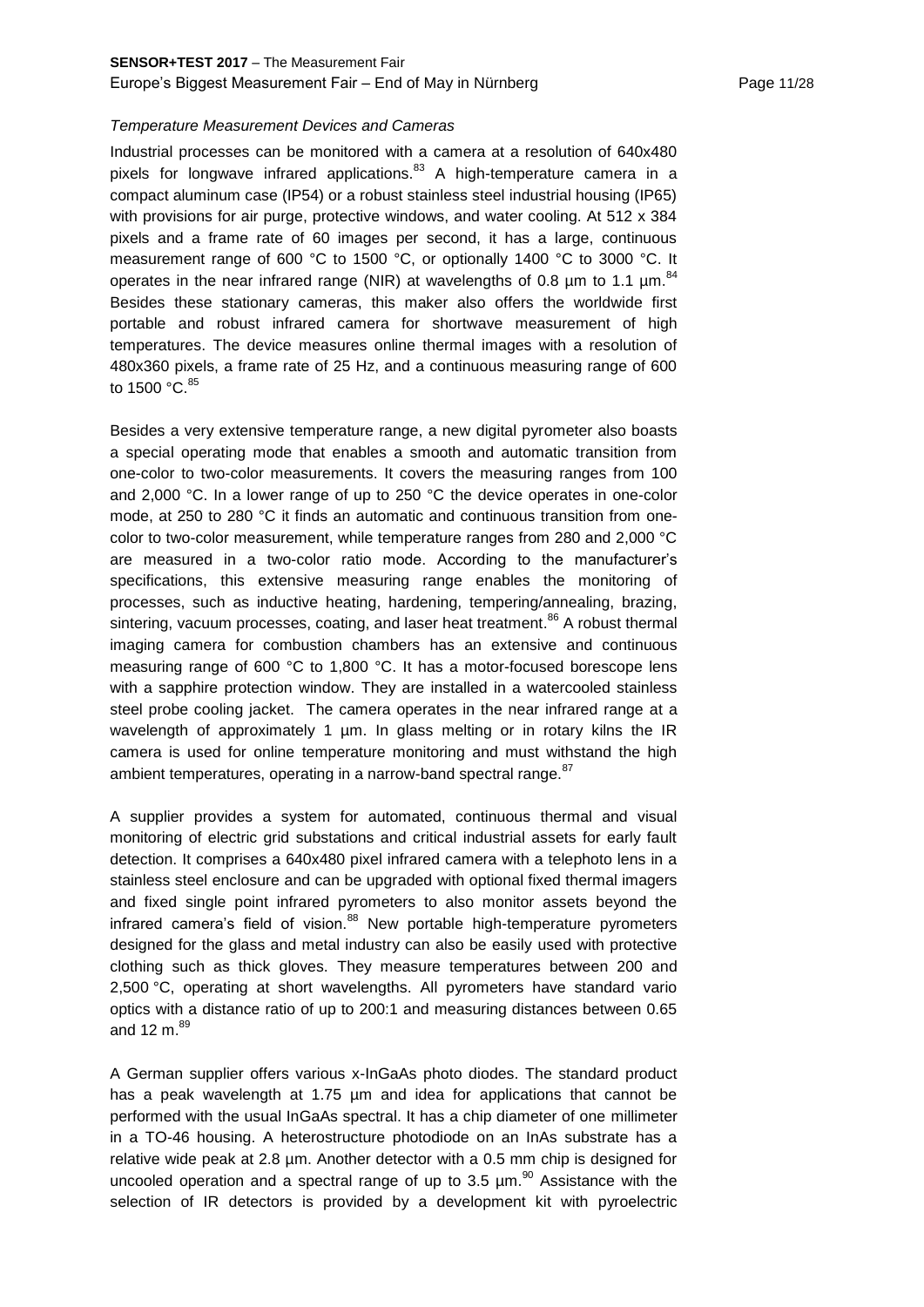detectors and uncooled PbSe detectors including the required radiation sources. The development kit contains a monoboard computer as well as the corresponding transmitter and receiver modules.<sup>91</sup>

Uncooled microbolometer cameras primarily target price-conscious users with universal measuring and testing tasks. Thanks to powerful detectors in the format of 640x480 IR pixels and high-luminosity interchangeable lenses, users can obtain measuring equipment suited for controlling technical assets, construction thermography, and R&D applications. $92$ 

## **Climatic Parameters**

This section is mainly about a combination of humidity and temperature measurements. There are also plenty of sensors for barometric air pressure, atmospheric gas concentrations, smoke, dust, or solar radiation, for that matter, all of which can be found at the SENSOR+TEST 2017.

A high-sensitivity gas sensor selectively detects a number of volatile organic compounds, including formaldehyde and ethanol. A  $3.0x3.0x0.7$  mm<sup>3</sup> silicon micro-heating plate with nanostructured sensor material allows for highly sensitive gas measurements. With the corresponding ASIC, one can integrate the chip into various end devices, such as mobile telephones, wearables, or terminals.<sup>93</sup> A new multichannel analyzer for at least three different sample-gas components allows connection of WLD, NDIR, and YSZ gas sensors. Internal computations based on thermodynamics offer a great number of variations.  $94$ 

Nondispersive infrared gas-measurement components based on a two-channel thermopile measure  $CO<sub>2</sub>$ , CH<sub>4</sub>, and CO at the same time. Two infrared narrowband pass filters provide the sensor's gas-absorption and reference signal. The output signal voltage is directly proportional to the incident infrared radiation.<sup>95</sup> Gas moisture is examined with pyroelectric sensors at wavelengths of 1.94 µm and 2.9  $\mu$ m. The absorption wavelengths of CO<sub>2</sub>, however, overlap the signal. Though with the right narrow band filters and a suitable light source, a reliable measurement can be performed by simple NDIR devices. The central wavelengths for the new filters are selected for measurements of methane (CH4) at 7.91 μm, alcohol mixtures at 9.50  $\mu$ m, and moisture (water vapor) at 5.78  $\mu$ m.<sup>96</sup> Filters for the near (NIR), middle (MWIR), and far (FIR) infrared range, including IR edge, long-pass (LP), and IR anti-reflection (AR) filters are supplied by a Chines maker.<sup>97</sup>

The days when one had to run from one measuring site to the next regardless of the weather to read off fill levels or datalogger values are definitely over. With an easy-to-install GSM-2 module, measuring data can be sent per email or SMS right back to the office. The data transmitted from the measuring sites are continuously read, stored, and displayed by a data manager for permanent monitoring of the measuring devices.<sup>98</sup> Environmental monitoring systems with a range of three kilometers between the wireless sensors and the gateway can monitor temperature and humidity. Up to 100 wireless sensors can be integrated into a network. When threshold values are exceed, alerts are sent per SMS or email.<sup>99</sup> A Finnish manufacturer has developed a fully automatic measuring system based on a self-organizing wireless network. The measuring and monitoring system can be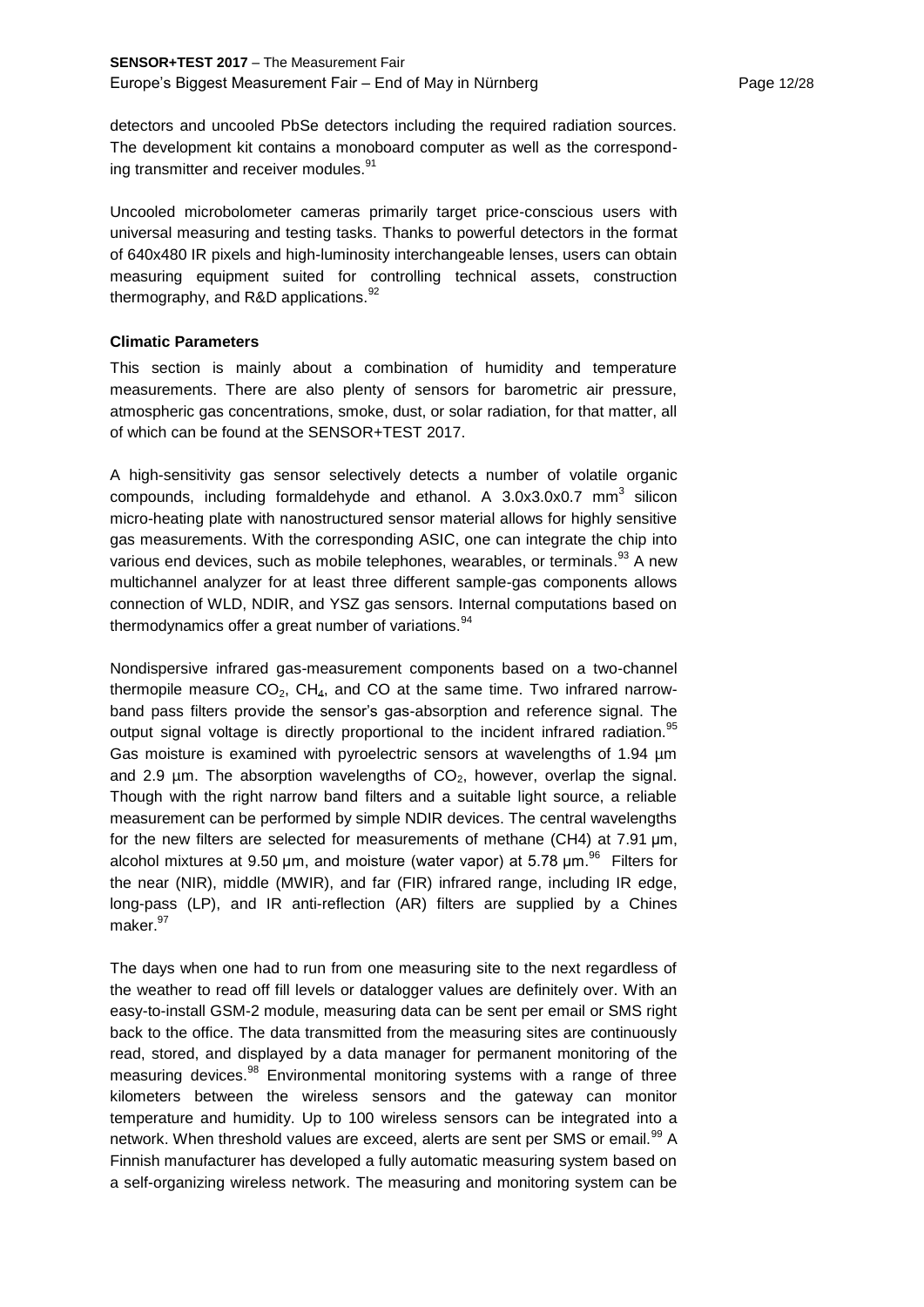# **SENSOR+TEST 2017** – The Measurement Fair

#### Europe's Biggest Measurement Fair – End of May in Nürnberg Page 13/28

used with a browser or a mobile app. Available physical parameters include temperature, humidity, and room-air carbon-dioxide levels.<sup>100</sup>

A complete sensor system comprising capacitive humidity and bandgap temperature probes as well as analog and digital signal-processing means are contained in a 1,3x0,7x0,5 mm<sup>3</sup> flip-chip package. On/off body detection determines whether a device is worn on a person's body. This allows for smarter battery management corresponding to the individual's needs for battery-driven devices, such as headphones, fitness trackers, smart medical devices, or VR goggles.<sup>101</sup>

To attain highly precise laser-interferometer measurements, the laser wavelengths in the air must be corrected. A prerequisite for this method are exact environment data for temperature and air pressure. One supplier offers a precision climate measuring station for calibration interferometers. It can also be used a separate climate station for other applications. The measuring system detects temperature, air pressure, and humidity with the greatest accuracy, using digitally calibrated sensors that communicate per wire or wireless. A high-resolution air pressure sensor and a relative humidity probe are also available.<sup>102</sup>

## **Optical Sensors / Acoustic Measurement**

There are plenty of application fields for optical sensors: gas and particle measurement, fluorescence and analysis techniques, spectroscopy, temperature measurement, motion detectors, high-resolution positioning systems, etc. Among the major parameters besides sensitivity relative to wavelength is always the signal-to-noise ratio. Not only sensors are used in these applications, but special light sources as well.

A supplier offers a wide choice of pyro-electrical infrared detectors for digital motion and presence detection. With a large detection range at a sensitivity of only 1.8 V, they are used in IP cameras and systems for wireless intrusion alarms.<sup>103</sup> Another supplier of optical measuring solutions offers systems in the UV, VIS, NIR, and MIR ranges for industrial process control and analytical lab applications.<sup>104</sup> An NIR or SWIR process spectrometer can be used in multichannel mode with up to nine parallel measuring sensors. Major areas of application are the measurement of moisture, protein, and fat content, the analysis of product yield and quality in the agriculture, feed, and food industries as well as in the chemical industry and plastics production.<sup>105</sup>

To measure gases in particularly low concentration quickly, the detectors must have an extremely high sensitivity. Thus, PbSe detectors are often used here. The resistance value of polycrystalline lead selenide detectors is dependent on incident light. When infrared light irradiates a PbSe or PbS detector, its resistance in lowered. To obtain a higher performance and a greater spectral range of 1 to 5.2  $\mu$ m, they are cooled in one or two steps.<sup>106</sup> For gas measurement there are versions with four PbSe chips and a filter in a TO-8 or TO-39 can.<sup>107</sup> These are now also available in a multichannel variant.<sup>108</sup>

FTIR spectral sensors for the near infrared range can be seen at the SENSOR+TEST. With 70x50x25 mm<sup>3</sup> they are hardly larger than a matchbox. Such a design is made possible by coupling a Michelson interferometer in MEMS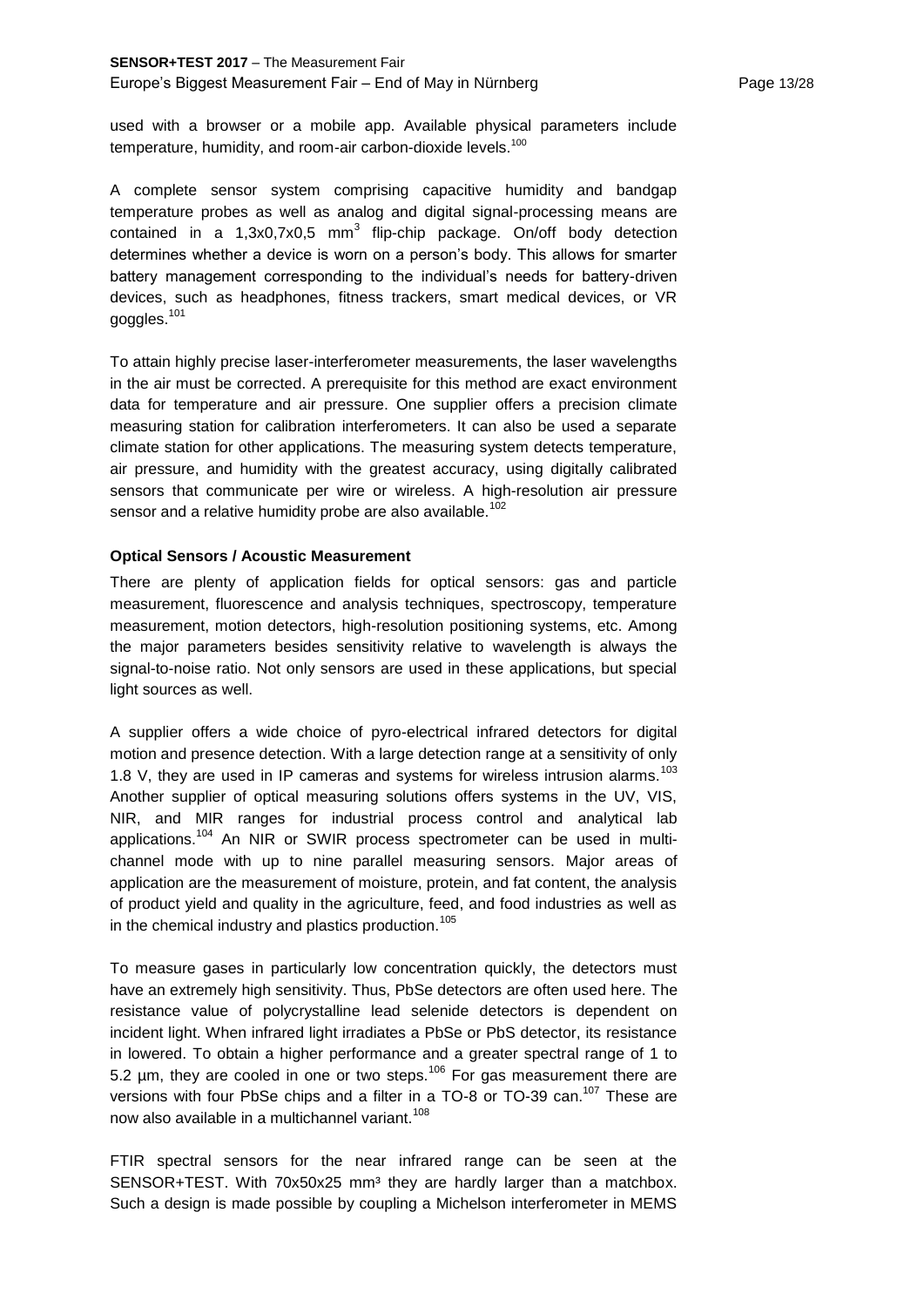# **SENSOR+TEST 2017** – The Measurement Fair Europe's Biggest Measurement Fair – End of May in Nürnberg Page 14/28

technology with an IR detector.<sup>109</sup> Photomultiplier tubes (PMTs) have very low noise and a sensitivity greater by a number of magnitudes than detectors in the UV or VIS range. A British manufacturer offers end-window PMTs with blue-green sensitive bi-alkali photocathode and 10 high-gain, high-stability, SbCs dynodes of linear focused design. The compact PMTs are particularly suited for use in scintillation applications.<sup>110</sup> This manufacturer also offers compact photodiode modules with a diameter of 25 or 30 mm in rectangular or cylindrical form. Highspeed electronics combined with a PMT boasting very low dark counts enables a wide dynamic range.<sup>111</sup> Corresponding high-voltage power supplies of up to 2,000 V and HV plugs with different diameters are also available.<sup>112</sup>

Shortwave UV LEDs are used in phototherapy, analytics, printing technology, and catalysis as well as for water, air, and surface sterilization. A Japanese manufacturer has developed a high-power LED for the UV-B range with an optical power of 45 mW at a drive current of 350 mA and a wavelength of 285 nm. The LED chip and a protective diode are packaged in a 3.5x3.5 mm² SMD housing and hermetically sealed with quartz glass.<sup>113</sup> From Germany we have a powerful UV-C LED with a narrow bandwidth of 278 nm and an optical power output of 30 mW at a drive current of 350 mA in a 6x5 mm<sup>2</sup> SMD housing.<sup>114</sup> A research institute has developed new multispectral UV light sources for fluorescent and absorbance measurements. Manufacturers of measuring devices for bioanalytics and medical technology can use these to make significantly smaller systems. Examples are constant-light illumination modules with three UV LEDs in wavelengths of 245, 265, and 280 nm for absorbance measurement of DNA samples. For tumor diagnostics, the researchers developed a miniaturized short pulse UV module with a pulse rate of 1 ns for fluorescent excitation at 370 nm.<sup>115</sup>

A monolithic microchip based on four integrated photo diodes in a 3D structured silicon substrate can accurately determine the direction of incident light within a few degrees. The areas of application include the control of modern lighting systems, beam guidance in laser technology, or smart displays.<sup>116</sup> A new, universally applicable, high-speed optical sensor evaluates surface impressions. Thus optical-sensor adaptations required for batch changes can be carried out directly on the computer in the process monitoring center as well as on a tablet or smartphone by the operator.<sup>117</sup>

Narrowband external cavity laser (ECL) diodes have a very narrow line width, good wavelength stability, and low noise. They are used in optical communications or fiber sensor technology with an integrated Bragg grating for detection of sound or seismic waves.<sup>118</sup> An interferometric sensor enables simultaneous detection of position variations of up to three targets with a stunning position resolution of 10 to 12 m at a 10-MHz bandwidth. The sensor attains working distances of more than 20 meters and target velocities of up to 2 m/s. Thanks to its three-axes design, it can measure angular variations and tilt effects of a target. A webserver and various interfaces enable industrial network integration.<sup>119</sup>

Laser diodes based on the phase-shift principle have been used to date in laser distance measurement devices in the red spectral range. These laser diodes are operated with a very high modulation bandwidth, which is why DPSS lasers in the green spectral range are not suitable even if the human eye can see green light much better than red light. One supplier now offers a 515-nm laser diode for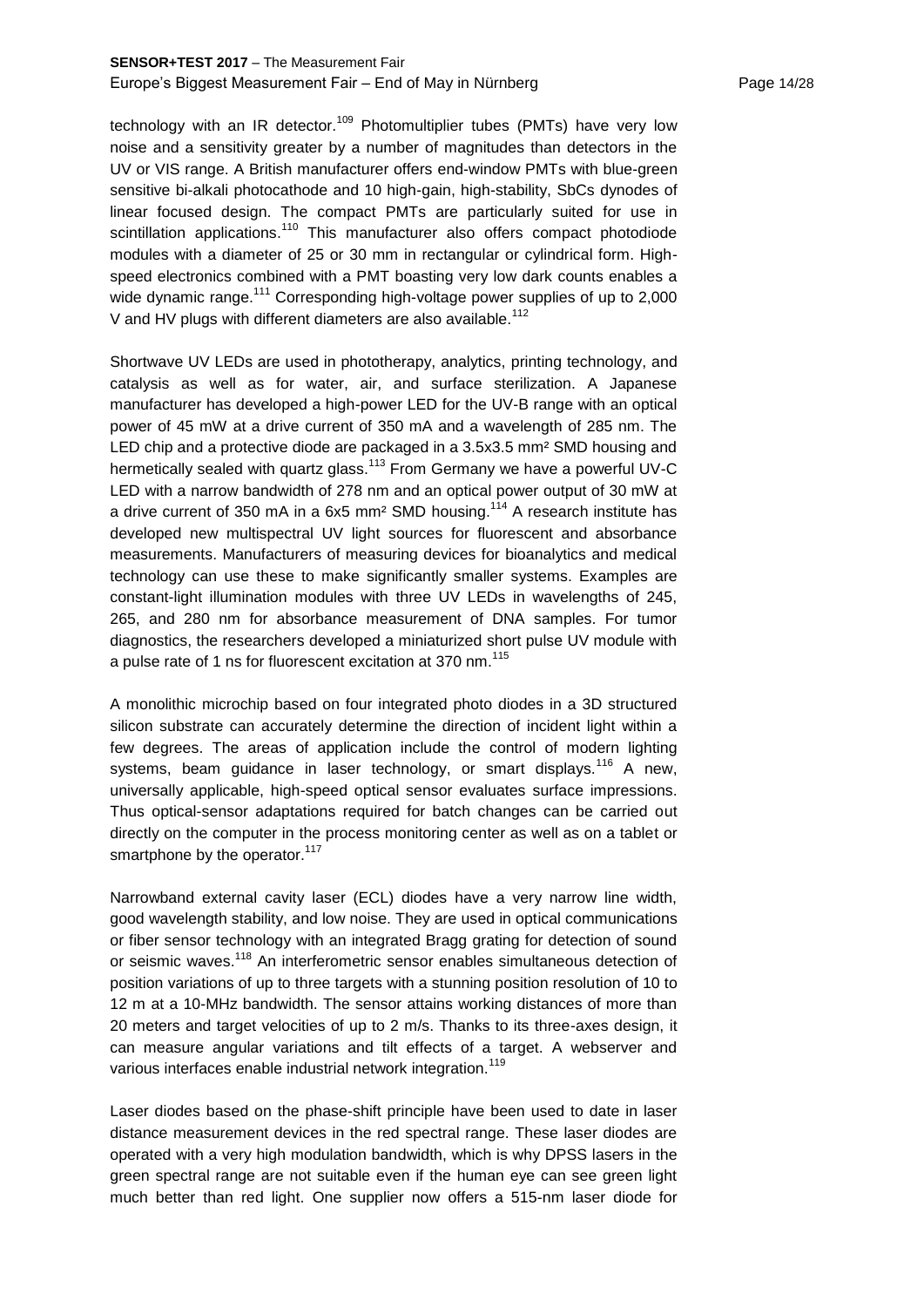# **SENSOR+TEST 2017** – The Measurement Fair Europe's Biggest Measurement Fair – End of May in Nürnberg Page 15/28

distance and levelling measuring devices.<sup>120</sup> Laser beams are usually focused with spherical lenses. The shorter the focal length, the stronger the influence of the spherical aberration. Relief is found in aspherical lenses with at least one freeform surface made using CNC polishing techniques.<sup>121</sup> Linearly variable filters in the infrared range are used by many line detectors and other applications, such as for portable mini-spectrophotometers, multi-gas detectors, or various scientific analyzers, often requiring measuring values in the range of 0.9 to 5  $\mu$ m.<sup>122</sup> This British manufacturer also offers optical filters for sensor systems in the visible spectral range of 0.3 to 1  $\mu$ m and infrared filters in the spectral range of 1 to 6  $\mu$ m, for gas sensors, for instance.<sup>123</sup> A Chinese supplier is showing IR filters for gas analysis and thermography as well as AR/VR polarization filters as beam splitters.<sup>124</sup>

The trend towards high-speed processing and miniaturization also applies to optical sensors. Thus, metal semiconductor field-effect transistors (MESFETs) and transistors with a high electron mobility (HEMTs) are able to respond within picoor nanoseconds to the incoming light signal. Potential applications include ultrafast optical switch and passive component applications. The laser synthetizing products use new organometallic compounds with dual-photon absorption based on azo compounds, ferrocene, and acridine, which can be integrated in optical high-speed switching devices.<sup>125</sup> Doped borophosphate vitreous materials are available as nano-powders and nano-structured thin films with high optical and magnetic properties for the production of opto-magnetic switches and Faraday rotators. Their operating range extends from 603 to 663 nm.<sup>126</sup>

A French manufacturer developed a human-activity sensing module for applications in smart-buildings. An infrared array transforms the heat emitted by humans into electric signals, which are then provided in real-time for a building's automation, while ensuring people's privacy.<sup>127</sup> This manufacturer also offers a demo-kit to detect the presence/absence, count people, and determine their positions and trajectories. The kit contains a prototype of the product in a plastic casing for ceiling attachment as well as a power supply and a WiFi communication module. The sensor can be combined with a visible camera that can be used to check the accuracy of the measured data via a dedicated Web interface.<sup>128</sup>

Industrial image processing technology also needs sensors and systems as shown at the SENSOR+TEST. To emphasize their significance, a special stand called "Vision Sensors and Systems" will again be set up at the SENSOR+TEST 2017, where enterprises and institutes can present their products and solutions.

#### *Acoustic Measurement*

3D ultrasound sensors detect and track individuals and objects in real-time. These sensors are small, energy efficient and robust. They protect the individuals' privacy, since they are not identified. The sensors can be used to monitor various environments, such as offices, conference rooms, retail businesses, public transportation, etc. They can also be used to prevent collisions of autonomous vehicles in automotives, logistics, and robotics. With gesture control smartphones, TVs, and robots can be controlled. An evaluation kit for this product is offered by a German supplier. It includes a 3D ultrasound sensor and a graphic plug-and-play interface.<sup>129</sup>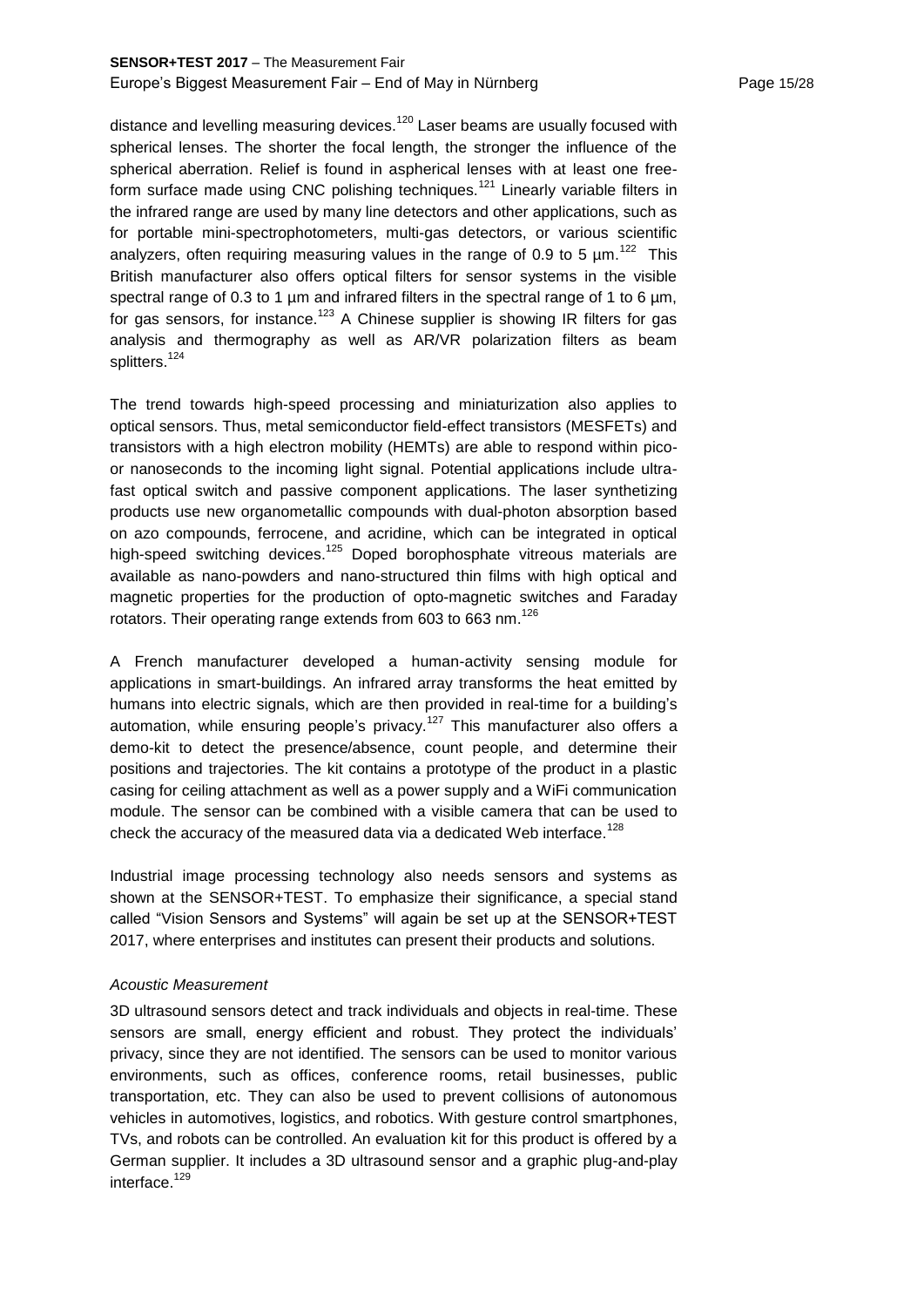## **SENSOR+TEST 2017** – The Measurement Fair Europe's Biggest Measurement Fair – End of May in Nürnberg Page 16/28

Acoustic emission (AE) can be used in rotating machinery for preventing cyclic fatigue cracks, friction, turbulence, material loss, cavitation, leakage, etc. to optimize predictive maintenance means. Smart AE sensors are capable of storing data for preprocessing, threshold comparisons, and pre-diagnosis algorithms. $^{130}$  A sound level meter for occupational and environmental safety applications is available with the frequency weightings A and C and the time weightings Fast (125ms) and Slow (1s). Despite its high functionality, it is easy to operate.<sup>131</sup> This manufacturer is also showing a vibro-acoustic measuring system in the size of a USB hard drive with up to 16 measuring channels. An extremely low power consumption enables operation with a tablet PC.<sup>132</sup> A software program measures, analyzes, and stores vibration and sound data. At the core of the analyzer is a powerful SQL database that reliably stores large quantities of data and allows various data and report management functions.<sup>133</sup>

## **Chemical Sensors**

Sensors for determining the concentration of combustible, explosive, toxic, or other gases have been in the focus of the SENSOR+TEST for years. In the reports submitted by the exhibitors this year, optical processes are again emphasized. Alongside catalytic sensors, there is a wide offering of wet chemical sensors for pH value, oxygen concentration, or conductivity.

A modular online analysis system automatically monitors the main parameters in drinking water purification. The basic version provides sensor cubes for five measuring values: pH-value, redox potential, conductivity, chlorine, and turbidity. The chlorine dioxide sensor cube contains a membrane covered amperometric MEMS sensor and can be used wherever oxidants are used for water purification. 134

Sensors that are used in space applications are subject to high vacuum conditions and must therefore be low outgassing. The patented "Silver Window" for high temperature seals sensors at room temperature and allows the sensors to breathe oxygen at high temperatures to prevent oxygen loss in the ceramics or crystal.<sup>135</sup> This supplier also has a multichannel monitoring system for hot oils at up to 150 °C. The debris sensor continuously detects magnetic abrasion as an indicator of wear and particles to prevent failure in hydraulic and lubrication systems and it also removes the debris. <sup>136</sup>

#### *Air Quality*

A Rumanian supplier has developed a noninvasive breath test for early diagnosis of tropical diseases, such as hydatidosis, leishmaniasis, and dengue. A pool of gold nanoparticles, carbon nanotubes, and semiconducting nano-wires with high affinity towards the identified VOCs is selected and investigated by complementary chemical sensing techniques, such as mid-Infrared quantum cascade laser spectroscopy and different types of chemical gas sensors.<sup>137</sup>

Every gas has a selective absorption in the UV and IR spectral range. This allows gas measuring systems to detect gases in the lower ppm range. Typical applications are the measurement of  $SO<sub>2</sub>$  and  $NO<sub>2</sub>$  in exhaust gas monitoring,  $SO<sub>2</sub>$  and  $CO<sub>2</sub>$  in stack gas detection, as well as CO and NO in combustion-engine and gas-generator control. The modules have a low power consumption, small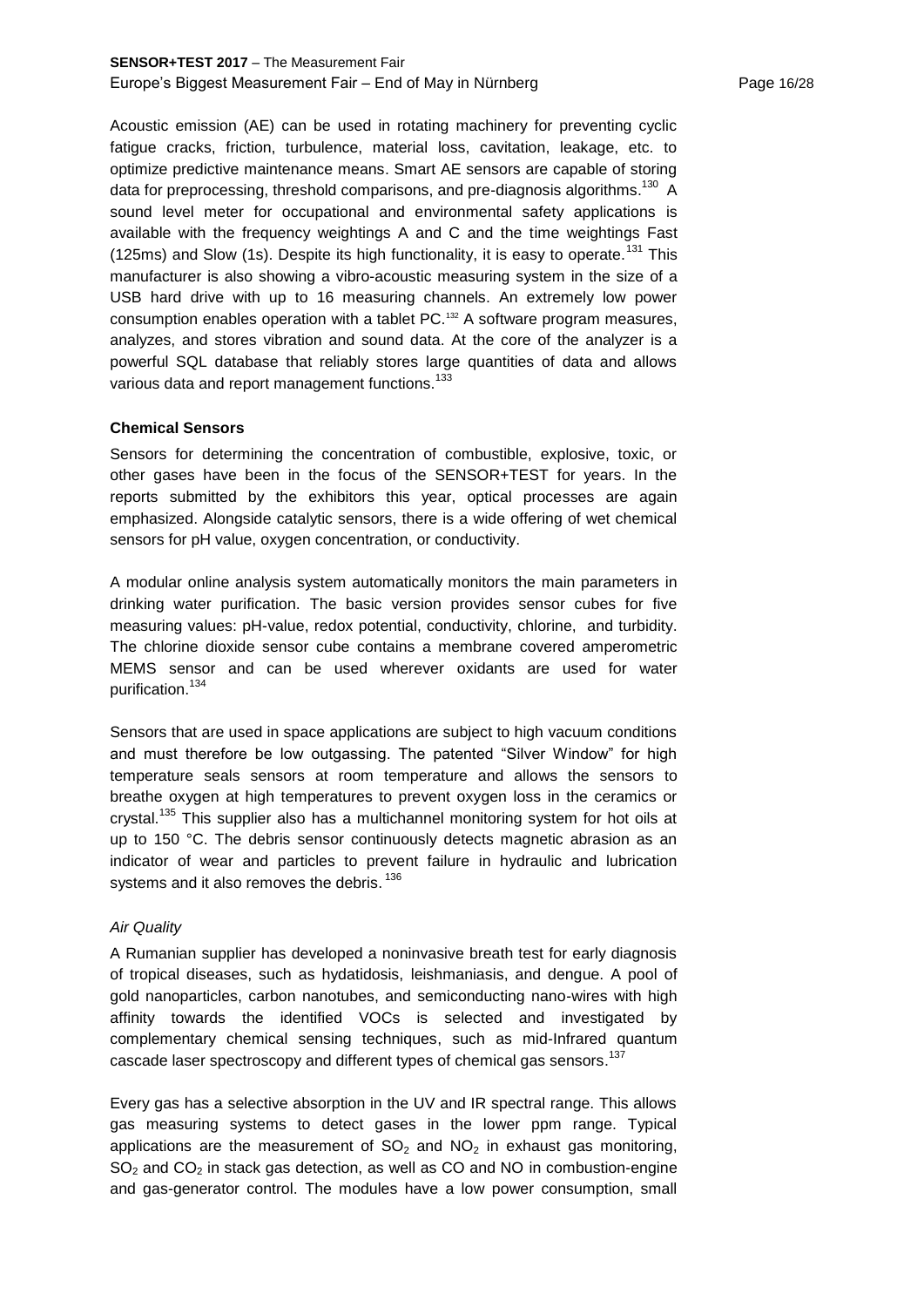size, and fail-safe data communication via CANopen.<sup>138</sup> A compact NDIR-CO<sub>2</sub> sensor module makes use of two detectors for absolute measurements. As opposed to recent low-cost single element  $CO<sub>2</sub>$  sensor modules that measure relative  $CO<sub>2</sub>$  levels, this module can be used in an environment where the baseline  $CO<sub>2</sub>$  concentration is high, such as in hospitals, libraries, and other public facilities. Every sensor module is individually calibrated and provided with both a UART and I2C digital interface.<sup>139</sup> A smart carbon dioxide IR probe measures  $CO<sub>2</sub>$ concentrations in bio-incubators, cold-storage warehouses, greenhouses, and swimming pools, where reliable and exact measurements of the  $CO<sub>2</sub>$ concentration is required.<sup>140</sup> Smart NDIR gas sensors detect gas concentrations of  $CO<sub>2</sub>$ , CO, CH<sub>4</sub>, CH<sub>2</sub>O, and volatile organic compounds (VOC).<sup>141</sup> MEMS sensors for carbon dioxide and methane determine the conductivity of gas molecules by chemisorption and calorimetric effects at the sensitive layer surface. An integrated heating element under the active sensor surface consists of a polysilicon layer. Thanks to a sensitivity in the ppm range and their stability, these sensors are suited for measurements in air-pollution applications $142$  and gas leakage on mobile phones, computers, and other consumer electronics.<sup>143</sup>

A market leader in the area of particle measurement has expanded its range of aerosol monitors with three new models. These are certified by European emission standards, such as MCERTS, and are designed for high quality requirements. All systems are packaged in a compact, weather-resistant housing. A heated inlet enables longer runtimes and a reliable measuring accuracy at different temperatures and changing humidity.<sup>144</sup> A laser-based sensor uses the light-scattering method to detect and count particles in the concentration range of 1 to 1.000  $\mu q/m^3$  in real-time. The particle sensor provides information on the particle concentration for given particle concentration range.<sup>145</sup> A Chinese manufacturer is showing a laser-based particle sensor that can detect PM10, PM2.5, and PM1.0 particle concentrations as well and temperature and humidity in real-time.<sup>146</sup> The detection and identification of engineered nanoparticles (ENPs) in cosmetic products, food, and beverages require an efficient sample preparation and extraction from these complex materials. Analytical instrumentation combines two complementary transduction principles, one optical and one electrochemical. The signal patterns are then evaluated with chemometrical processes.<sup>147</sup>

A module can monitor pollutants, oil residues, combustible gasses, as well as the water content in the air simultaneously. Thus it can monitor compressors for filling respiratory gas cylinders as well as the room air. Up to eight gas components as well as oil and water can be measured at the same time.<sup>148</sup> An oxygen measuring system determines the absolute oxygen content, i.e. the oxygen partial pressure, directly in the exhaust gas mixture. The obtained data can be used to optimize furnace combustion and to increase the efficiency as well as to monitor inert or enriched processes.<sup>149</sup> A Swiss manufacturer is showing an extremely resistant oxygen sensor and universal measuring electronics for electrochemical gas sensors.<sup>150</sup>

A monitoring system based on photoacoustic spectroscopy measures the overall concentration of  $SF_6$  gases in an enclosed area of a GIS substation to determine the leak rate. It is flexible and automatically compensates fluctuations in temperature, pressure, and water vapor concentrations. The system can be expanded to an area-monitoring system of up to 24 measuring locations.<sup>151</sup> An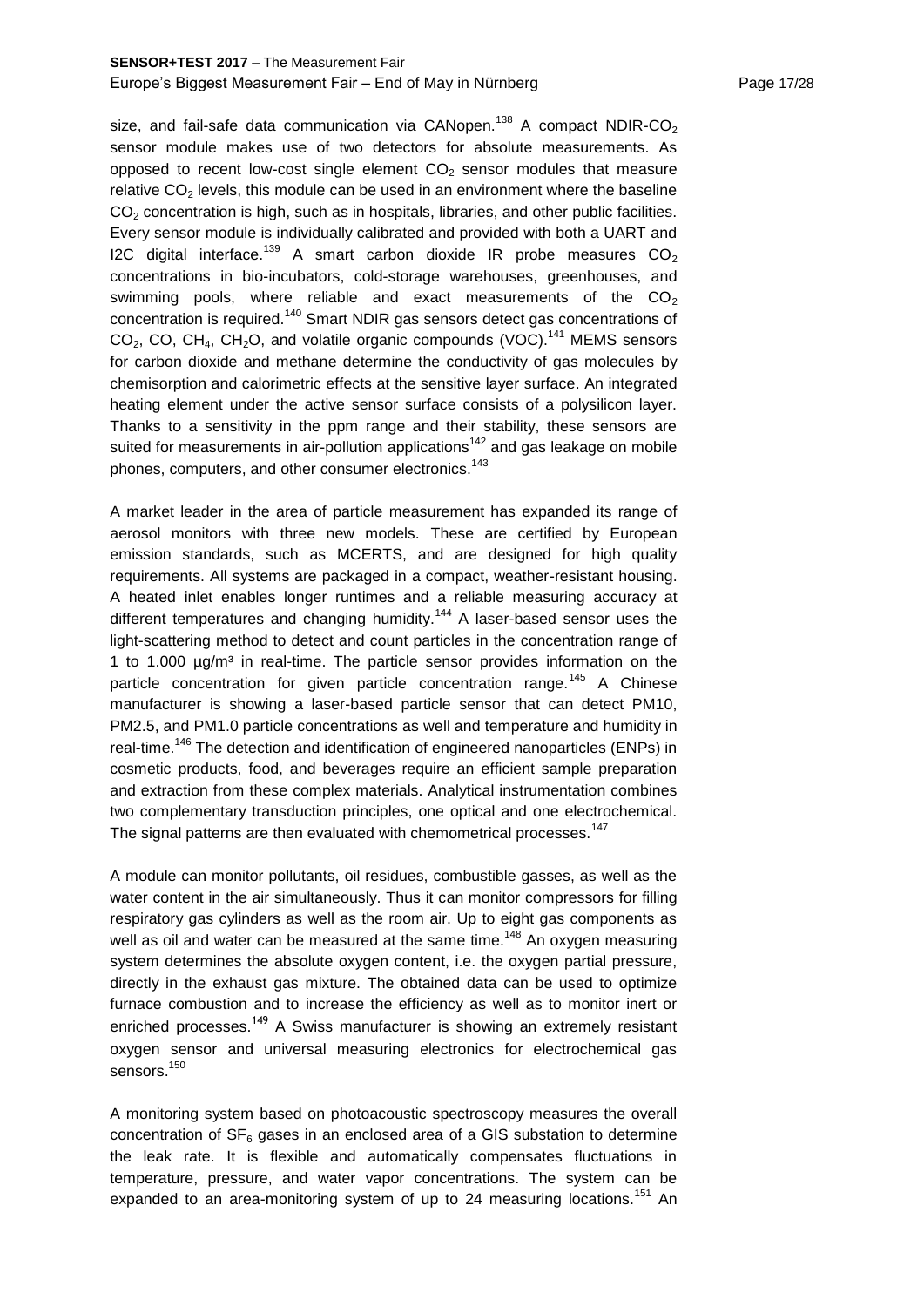# **SENSOR+TEST 2017** – The Measurement Fair Europe's Biggest Measurement Fair – End of May in Nürnberg Page 18/28

NDIR gas sensing bench from the same supplier detects the concentrations of all common refrigerants in the ambient air of refrigeration plants. It can be adapted easily and at low cost to all F-gases, without modifying the hardware. The system is based on the time-tested multi-gas sensor technology and is able to measure up to three gases in the infrared range and two with electrochemical sensors simultaneously.<sup>152</sup> Two-channel detectors in a TO46 housing with an aperture opening of around 6 mm² are designed for gas analysis and leakage detection that can be used in stationary and mobile devices ranging from medicine to safety technology. The IR filters are located directly over the pyroelectric material in the center of the detector. This ensures that the optical channels are close together, increasing the optical performance and signal-to-noise distance.<sup>153</sup> A moisture, hydrogen, and temperature transmitter continuously monitors changes in the highvoltage transformer insulating oil and thus provides accurate real-time measurements and online trend data to quickly diagnose transformer errors to prevent damage.<sup>154</sup>

A Japanese supplier at the SENSOR+TEST is showing an ultra-compact electrochemical carbon-monoxide sensor with a diameter of 13.9 mm and a thickness of 5.0 mm.<sup>155</sup> This enterprise has also developed an air-quality sensor that it claims has the worldwide lowest energy consumption of 15 mW. The small metal-oxide indoor air-quality sensor has a size of  $3.2x2.5x0.99$  mm<sup>3</sup> and an increased sensitivity to gaseous air pollutants and can be used in air filters, air conditioners, and fire-detection alarm devices. Thanks to the miniaturization of the sensor chip, the device can be fitted in a standard surface-mounted box and is suited for mass production.<sup>156</sup>

## **Measurement and Test Technology**

The spectrum of products to be exhibited extends from complex measuring systems for test rigs, decentralized monitoring of constructions, machines, and plants to handheld measuring devices and equipment for process instrumentation – not to forget mobile measuring technology mainly used in automotive development. Visitors can experience this live during outdoor test drives on the fair grounds.

A digital, bus-capable measuring system can be used to connect electrochemical measuring cells, pellistors, and optical infrared cells as well as sensors for temperature, humidity, and pressure. These sensors are interchangeable and digitally pre-calibrated. An analysis module detects the connected sensor type and reads the data according to the respective measuring principle. An output module supports analog as well as digital outputs and various bus connections.<sup>157</sup>

Magnetic field cameras are used for quality control and development of high-end permanent magnets and magnet systems for motors and generators as well as for medical and biotech applications. With an integrated MiniCube1D or MiniCube3D magnetic field camera, the high speed portal scanners measure and analyze the 3D magnetic field distribution of respectively flat magnets and magnet assemblies up to 300mm x 300mm and permanent magnet rotors.<sup>158</sup> A magnet measurement system measures magnets and magnetic components fully automatically and with high precision. The system can be individually adapted to the geometry of the magnetic elements. Supplementary components are used to measure weight and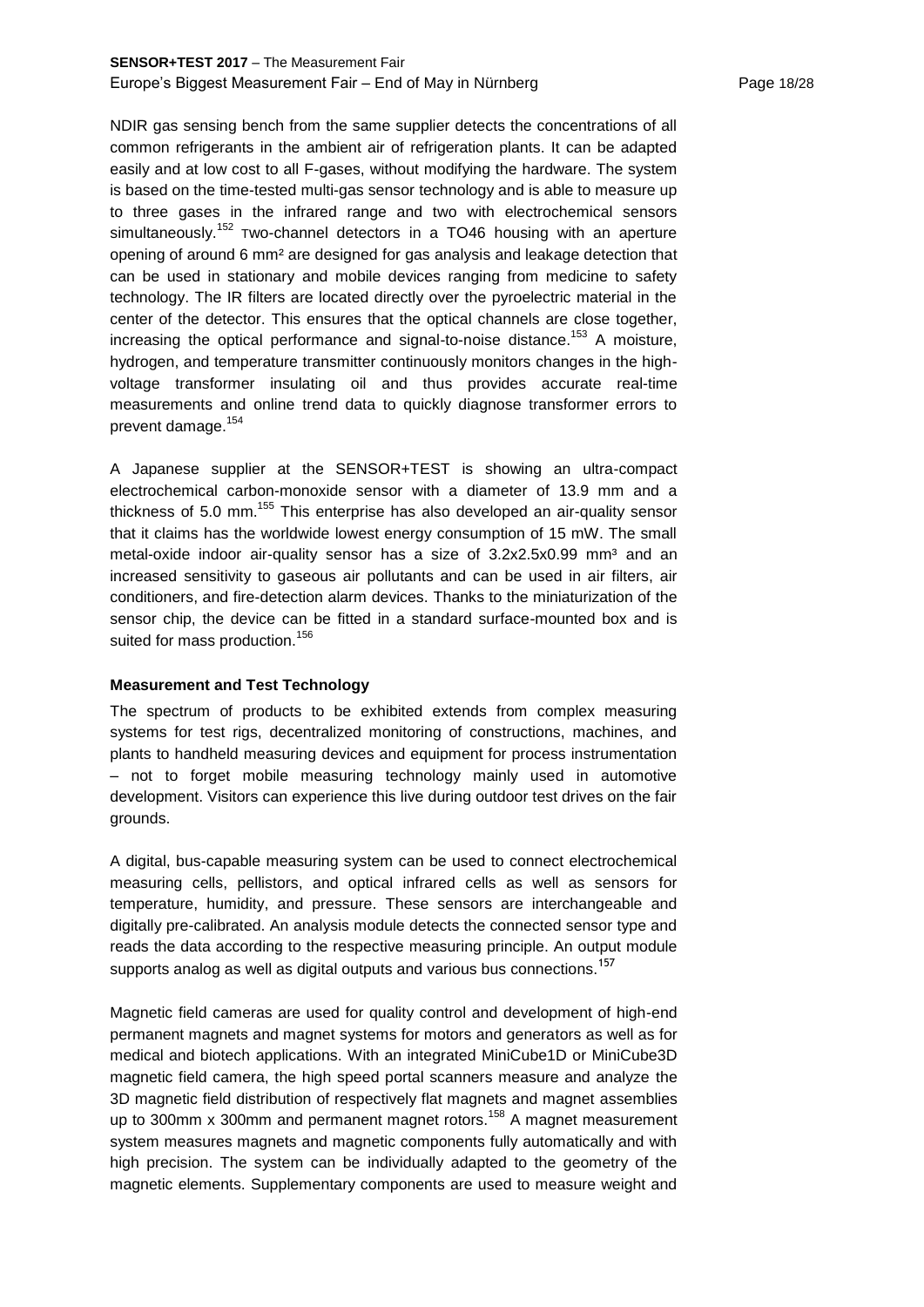geometry. The measuring range extends from 0.1 to 5 Am² at an exactitude of  $±0.5^{\circ}$ .<sup>159</sup>

Lock-in amplifiers can carry out more exact and quicker measurements over a large impedance range than is possible with conventional impedance analyzers. Another advantage is the brief measuring time of 20 ms per measuring point at a typical accuracy of 0.05%. Areas of application are the characterization of semiconductor components and materials, solar cells, dielectric spectroscopy, <sup>160</sup>. bioimpedance tasks, and microfluidic systems

The smallest power analyzer for networked, distributed, and mobile applications opens new possibilities for online power computation, analysis of multiphase power systems, and test-bed links. The system continuously monitors electrical parameters, such as effective, idle, and apparent power, as well as power factors and efficiency, mechanical parameters, such as rotational speed, torque, etc., and also environmental parameters, such as interior, exterior, coil, and temperature. This is a solution for complex measuring tasks in the area of automotive development, lab tests, and test driving.<sup>161</sup>

A multitude of probes and signal cables can be connected to a mobile data logger with up to 16 input channels. These robust data loggers are characterized by a very low power consumption, so that battery-operated long-term measurements can be made over several years. Besides touchscreen operation, the device also provides powerful software for data collection and evaluation.<sup>162</sup> A new 16-channel analog-to-CAN converter with a 16-bit resolution and a CAN output offers seamless integration in existing or new electrical systems. Four different factory configurations are available: an 8-channel Wheatstone bridge, 16-channel analog inputs, 6-channel analog inputs, or 8-channel analog and 8-channel PT1000 inputs.<sup>163</sup> A mobile, robust data logger is especially suited for noise, vibration, and harshness (NVH) measurements. It records four analog measuring channels with up to 40 kHz bandwidth as well as the signals from two video cameras, CAN and GPS data, as well as rotary speed. CFast or SDHC memory cards are used for data storage.<sup>164</sup>

A two-channel Ethernet sensor interface can be used to connect sensors with  $mV/V$ ,  $\pm 5$  V,  $\pm 10$  V, and 0/4-20 mA output signals. At a sampling rate of up to 2,500/s, highly dynamic measurements can be realized. A robust aluminum diecast housing makes it suitable for heavy industrial applications.<sup>165</sup> A compact PCI multifunction card offers custom-tailored layout variants with a simultaneously sampling 18-bit analog input and up to 32 digital I/Os. Depending on the number of actively used channels, up 200 kS/s and 1 MS/s can be sampled synchronously. Besides the predefined standard signals forms, arbitrary signals for hardware-in-the-loop applications can be generated.<sup>166</sup> An online spectral analysis of broadband sensor signals with integrated preamplifiers for voltage, current, strain gauge, piezoelectric ICP, inductive LVDT, and capacitive sensors is suited for all measuring tasks for which high precision and/or high signal bandwidths are required. The 24-bit converted data can be continuously sampled at a rate of 4 MHz per channel, stored, and transmitted to a PC.<sup>167</sup>

Valuable insights can be gained out of huge amounts of measuring data. A software program for data indexing searches such data masses and puts the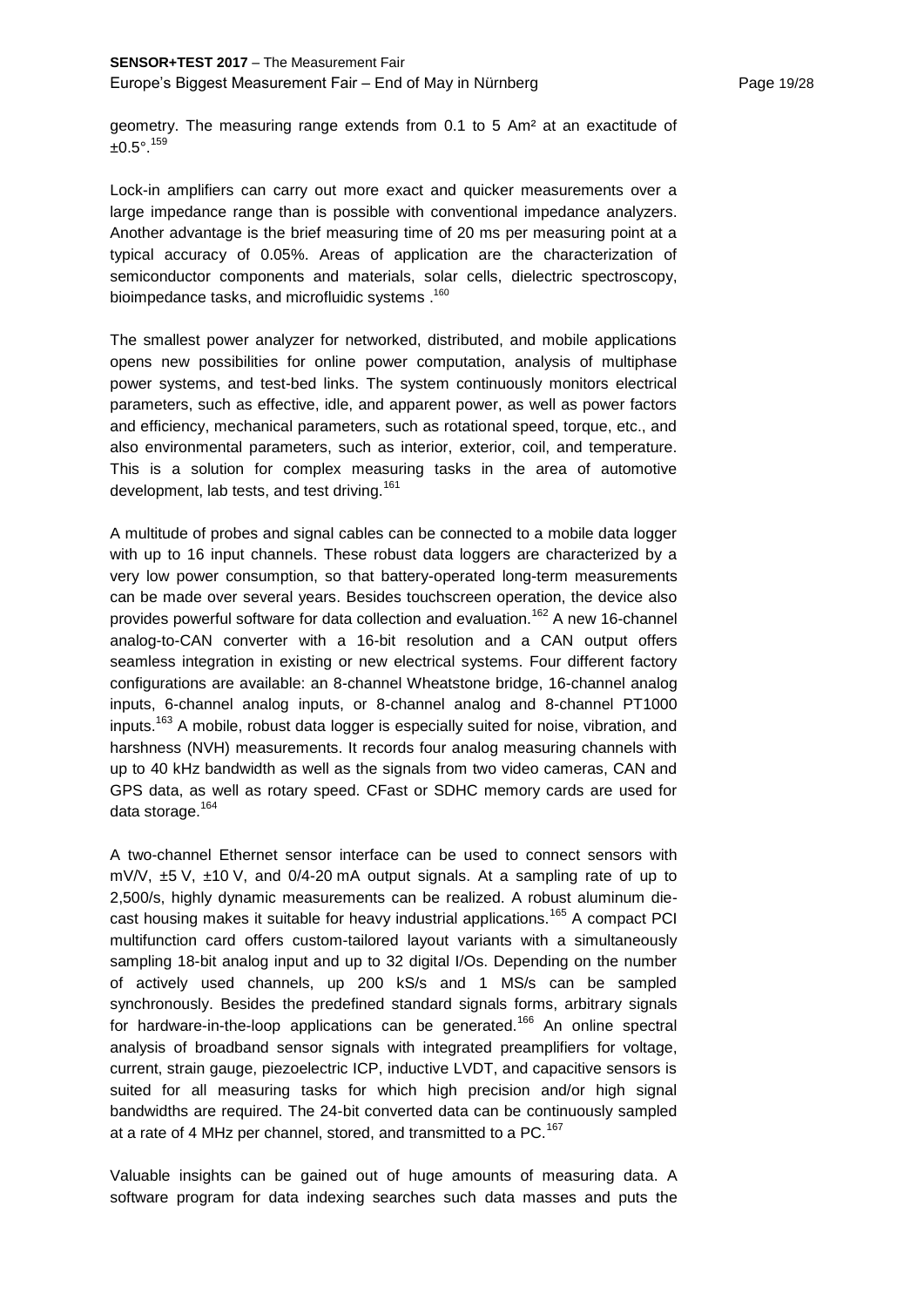# **SENSOR+TEST 2017** – The Measurement Fair Europe's Biggest Measurement Fair – End of May in Nürnberg Page 20/28

results in an indexed database from which it can be queried.<sup>168</sup> An easy-to-operate analysis tool for data loggers displays measured data as a time diagram, frequency spectrum, power spectrum, power spectral density, frequency response function, cross spectrum, spectral density, autocorrelation, cross correlation, spectrogram, and octave analysis as well as functioning as a digital multimeter with a numeric display. It also has various trigger options.<sup>169</sup> A new version of a data-analysis and graphic program was improved for greater user friendliness and support for an HTML dialog with JavaScript. External applications, such as map services, LIMS systems, or Web-based database systems can be integrated using standard technologies.<sup>170</sup>

Developers are faced with the challenge to integrated smaller and smaller components and circuits on smaller and smaller PCB areas. An alternative to conventional copper circuitry is offered by a new silver-ink technology in conjunction with a state-of-the-art printing process without the use of aggressive chemicals. It enables extremely fine conductors to be printed on PET, allows the attachment of fine-pitch (0.50mm) IC based components on PET via a proprietary bonding process using traditional SMT equipment. A UV-cured encapsulant is used to protect the solder joints to enable them to withstand vibration and mechanical shock.<sup>171</sup> Highly miniaturized and energy-autarkic wireless sensor nodes can soon be embedded in the most diverse assemblies to be networked among each other or with the production and application environment. The smart sensor nodes support production processes, store operating parameters for intelligent maintenance concepts, provide effective protection against plagiarism, as well as secure networking with the periphery for the required data.<sup>172</sup> A gateway is available with a preinstalled SIM card and optional data flat rate to integrated heterogeneous measuring systems and sensor simply and quickly in a common network. An MQTT broker enables individual data processing. Data export modules, feeds, views, and user management software complement the cloud platform.<sup>173</sup>

Quality assurance in running production processes or in test labs can be diverse, specialized, complex, and flexible. Measuring and testing tasks play a central role here. A German manufacturer offers a sector-independent software platform for measurement, evaluation, and management of measuring tasks. A broad spectrum of functional components simplify the optimization of the qualityassurance process.<sup>174</sup> The demand for competent product qualification according to DIN EN ISO 17025 is also increasing in the automotive industry. A German manufacturer's test center offers manifold environmental simulations, such as climate testing, vibration and mechanical shock testing, salt spray mist and condensation tests, electrical testing, as well as diverse system and function tests. The equipment is complemented by a dust chamber and a 160-kN shock vibration bench with a temperature overlay.<sup>175</sup>

#### *Monitoring Tasks*

Measuring and testing technology is increasingly becoming a control instrument for production processes. Rather than just detect errors, measurement technology is applied more and more to prevent them from occurring at all. In this context, digitization and the inherent data acquisition and evaluation as well as the integration of measuring and testing data in superordinate systems, such as ERP and production planning, are already very advanced. If all parameter requirements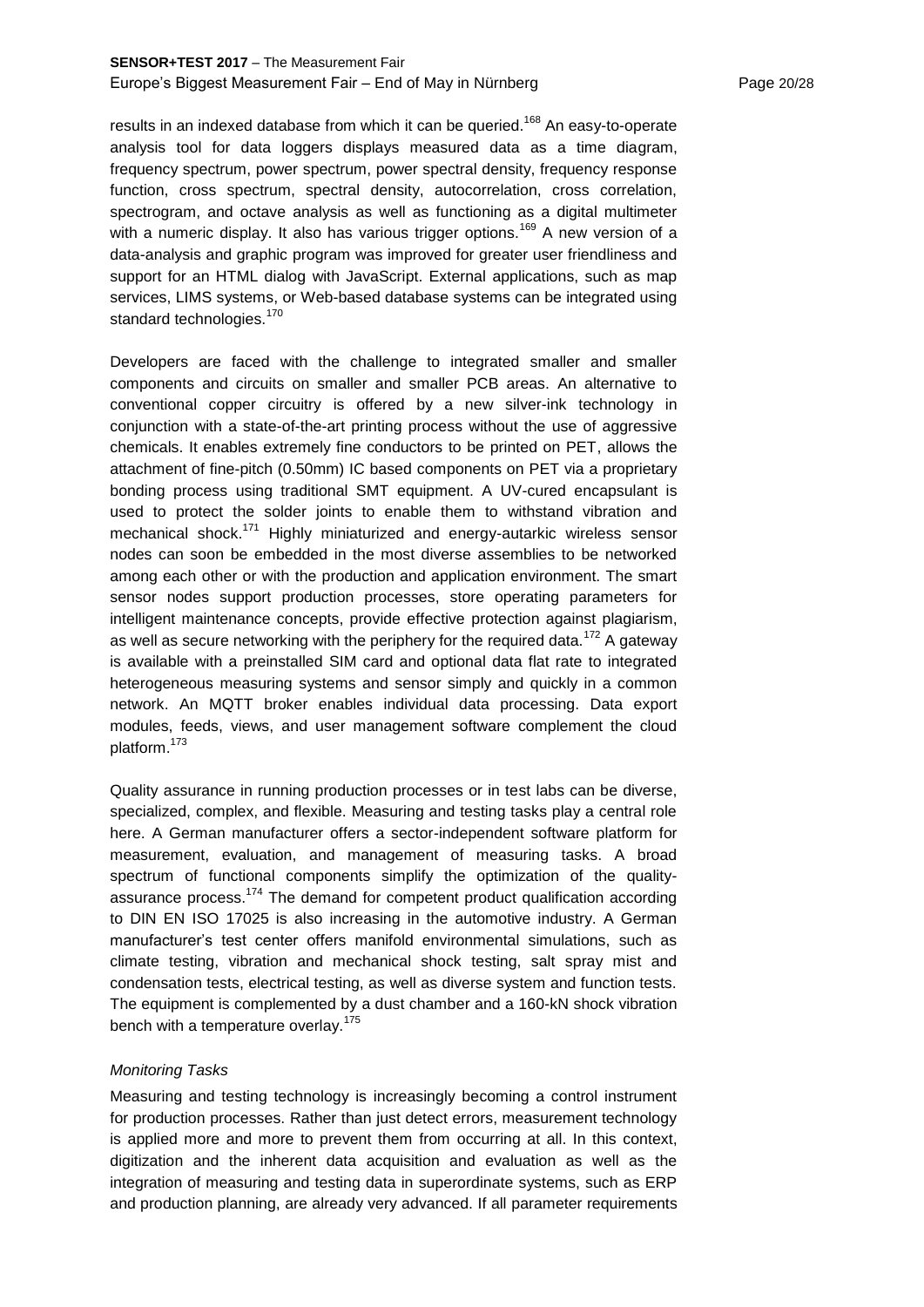# **SENSOR+TEST 2017** – The Measurement Fair Europe's Biggest Measurement Fair – End of May in Nürnberg Page 21/28

are met, enterprises can fully exploit the safety margin in the production process, which can possibly save making investments in more precise machinery.<sup>176</sup> For coordinate measuring equipment to attain its highest precision, temperature, temperature fluctuations, and humidity must be within certain limits. A temperature monitoring system of a big measuring system manufacturer not only detects the temperature to within 25 mK, but also provides a room temperature profile and outputs various temperature gradients in real-time.<sup>177</sup>

GSM-2 is a combination of an autonomous data logger and a remote data transmission unit in one device. When linked to a pressure transmitter or water level sensor, GSM-2 can autonomously collect up-to-date measurement values for pressure and temperature (and optionally for conductivity), and then transmit this data via SMS, e-mail or FTP using the GSM wireless network (GPRS connection). The GSM-2 remote data transmission unit is normally used in hydrology and hydrogeology applications as a means of recording water levels or used in construction for pressure measurements.<sup>178</sup> Gateways with globally operational SIM-cards play a huge role in monitoring and maintenance applications of installed machines worldwide and build the foundation of brand-new business models. This gateway is able to transfer signals worldwide in adjustable time cycles to the own portal from data sources of all sorts like diagnostic messages of big machines or water levels of waters by mobile communications or Ethernet. The data can be called up by registered users with gateways which are identical in construction or directly by internet-ready devices or are being send automatically to a defined group of recipients.<sup>179</sup>

A portable data acquisition system with 8 to 32 channels and two module slots for signal input cards offers all functions for recording, transmitting, and analysis of data in a single measuring device. It is suited for time and location independent logging tasks.<sup>180</sup> This manufacturer also offers a data acquisition system with smartphone compatibility, wireless Internet connectivity, stackable, networkable, and powerful data acquisition functionality. It can be used as a single stand-alone unit for troubleshooting and maintenance, stacked for high channel count jobs, or networked with multiple units for synchronized data recording in distributed data applications.<sup>181</sup>

# **Special Forum: Networked Measuring Technology for Mobile Applications**

Modern cloud technologies can be used to store, evaluate, display, and integrate data. This applies especially for mobile work and processing machines demanding robustness, reliability, and long-term availability. Networking and data management via mobile wireless or WLAN technology are the prerequisites for recording the data from sensors and measuring systems, for preparation and transmission to servers and databases via Internet connections. The continuous availability of sensor data from machines and systems lets user draw conclusions in regard to their status and efficiency. The information can be called up on PCs, tables, or smartphones.

At the special forum "Networked Measuring for Mobile Applications" in Hall 5, visitors can obtain specific information on new products and development in the area of networked, mobile measuring technology. One supplier, for instance, is showing mobile vibration sensor and measuring systems. They detect changes in the vibration behavior before damage occurs. The sensors measure acceleration,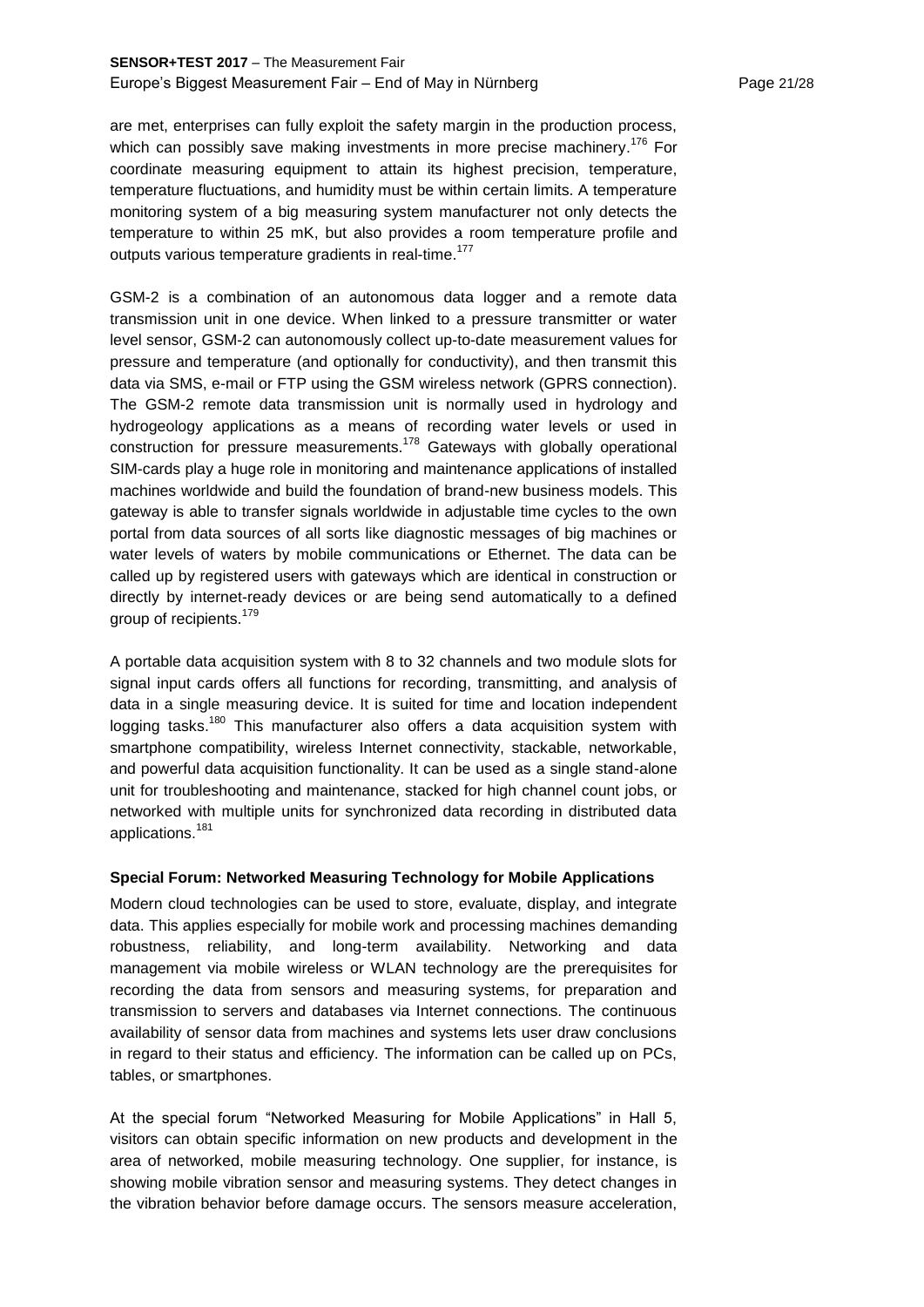# **SENSOR+TEST 2017** – The Measurement Fair Europe's Biggest Measurement Fair – End of May in Nürnberg Page 22/28

inclination, angle, or magnetic field in three axes. At a measuring frequency of 6.6 kHz and an integrated 16-bit A/D converter, they attain a resolution of up to 0.00002 g and thus analyze the smallest vibrations.<sup>182</sup> Self-configuring wireless nodes are completely based on standards and require no manual configuration. They use SmartMesh wireless technology to automatically detect sensors and actuators per plug-and-play and integrate them in the low-power wireless network.<sup>183</sup> The SmartMesh IP network compliant to the 6LoWPAN standard offers the same reliability as wired networks and enables mesh wireless networks with an ultra-low energy consumption. This allows safe use in battery-operated IoT sensors with a batter life of over ten years.<sup>184 185</sup>

Measuring technology in mobile hydraulics is subjected to particularly harsh environments. One manufacturer is presenting a pressure transducer especially designed for application in agricultural and forestry machines, construction machines, and injection molding plants. It has an ECE type approval for road use and is available in protection types up to IP69K. Extreme vibration and shock resistance combined with the high insulation voltage of AC 500 V guarantee reliable operation even in difficult conditions. The device is available in variable measuring ranges from 100 to 1,000 bar relative pressure and medium temperatures from -40 to +125  $^{\circ}$ C.<sup>186</sup>

A mobile front-end measures multi-channel noise, performs vibration measurements, dynamic signal analysis, as well as data acquisition and monitoring tasks for noise and vibration, modal analysis, experimental strain and stress analysis, engine testing, and functional testing. Various analog I/O boards can be used for high-speed data acquisition, simultaneous sampling, signal conditioning for voltage inputs, and integration of IEPE sensor electronics, and bridge measurements. <sup>187</sup>

Energy saving sensors, based on an open WiFi standard as per IEEE 802.11 b/g/n, for vibration, inclination, and shock, and an integrated data logger for up to 5 million data points are shown by another manufacturer at the SENSOR+TEST. The sensors meet all requirements for IoT (Internet of Things) applications and transmit the data by means of MQTT (message queuing telemetry transport) protocol.<sup>188</sup> An app-box detects, analyzes, alerts, and transmits data directly from an equipment cabinet into a business process on mobile devices or existing sensor clouds. This dramatically reduces the paths from machines or sensor data. Programming knowledge or sensor knowhow is no longer required.<sup>189</sup>

A high-precision GNSS receiver can be used by driver assistance systems to detect and track vulnerable road users (VRU), such as pedestrians or cyclists, as well as to identify fixed objects, such as parking spaces. The achievable position accuracy is  $\pm$  2 cm. The 240-channel system makes use of all six GNSS systems, such as GPS, GLONASS, BeiDou, Galileo, QZSS, and SBAS, tracking and processing their signals. <sup>190</sup>

Lidar systems for atmospheric measurements emit laser pulses and detects backscattered light from the atmosphere. The runtime of the signals is used to compute the distance to the measured object, such as clouds or aerosol strata. A Chinese supplier offers a lidar system for drones and the smart-device industry. Particularly attractive are the applications in altitude determination, drone terrain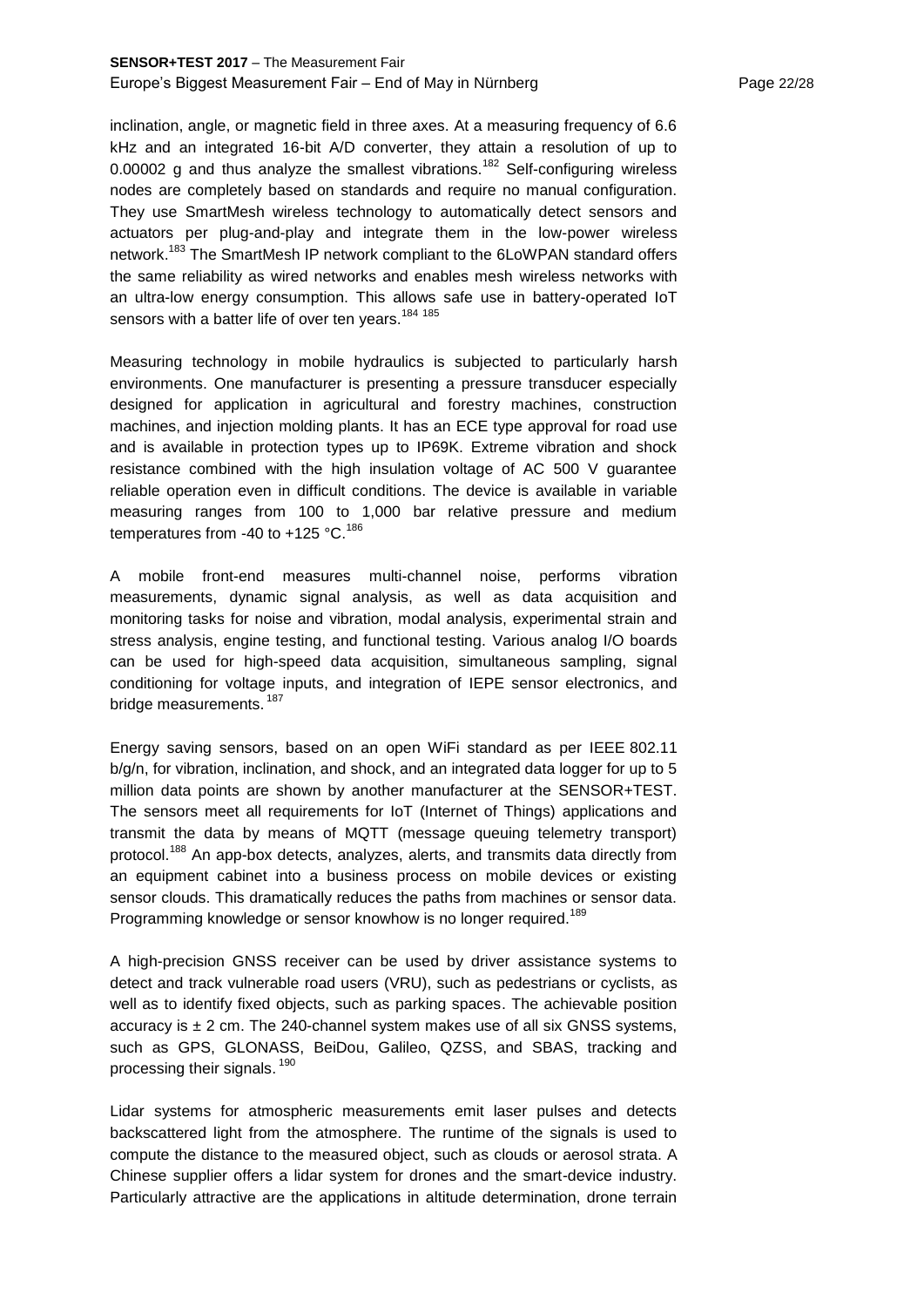# **SENSOR+TEST 2017** – The Measurement Fair Europe's Biggest Measurement Fair – End of May in Nürnberg Page 23/28

tracking, and distance measurement. Unlike traditional altitude measurement solutions, such as GPS, barometers, and ultrasound, the module can detect and refresh the distance between a flying drone and crops on the ground in real time at a frequency of 500 times per second. It also ensures that the drone can fly at a stable height with an error of centimeters only. The module, which is free from the interference of temperature, ambient light change, and airflow.<sup>191</sup>

A French supplier offers a roll angle device based on an integrated 6-axes movement unit. It was originally developed for angle measurement for motorbike applications. Its light weight and its very compact housing help for an easiest installation. It has a 6-axes inertia sensor with high accuracy, an integrated rollangle computation means, as well as a CAN interface with a programmable baud rate. The system can be mounted on the motorcycle axle, but with adapted kinematic models also for other angle, yaw, or pitch measurements on ground vehicles, cable cars, or UAVs (unmanned aerial vehicles).<sup>192</sup>

## **Components for Sensors and Measurement**

# **Calibration Systems**

Complementing the vast spectrum of sensor, measuring, and testing technology, a broad range of calibration devices are also to be found at the SENSOR+TEST.

A data management solution for calibration and test labs standardizes the calibration process and generates calibration certificates at the press of a button. The software meets the requirements of DIN EN ISO/IEC 17025, ILAC, and DAkkS.<sup>193</sup> A German measuring device manufacturer has now received accreditation from Germany's National Accreditation Body (DAkkS) for the on-site calibration of temperature sensors. As an external calibration service provider, the enterprise meets the stringent requirements of CQI-9 for the automotive industry and AMS 2750 for the aerospace industry. The accredited temperature range for the calibration of temperature display devices extends from -270 °C to +2,500 °C. The smallest specifiable measurement uncertainty is between 0.25 and 2.5 K, depending on the simulated sensor type.<sup>194</sup>

A solution for automatic calibration and functional end-of-line testing for linear magnetic position sensors is offered by an Italian manufacturer.<sup>195</sup> Modular pressure controllers are a simple and maintenance-free solution for the calibration of pressure gauges, pressure switches, and sensors. One supplier is now showing the first fully automatic, battery-powered pressure calibrator with an integrated pump and an automatic pressure control unit for on-site calibrations. The handheld device has a high accuracy, low weight, and a touchscreen.<sup>196</sup> A stand-alone device from the same supplier can manage from two to five pressure modules simultaneously and offers a quick and stable pressure control with an accuracy of 0.001%.<sup>197</sup>

Products sold in the EU per length must be measured on calibrated machines that meet the European measuring device directive 2014/32/EU. This standard defines the requirements for measuring devices and data retention in regard to measuring accuracy, safety, and data integrity. Manufacturers that produce according to this standard can now obtain a system that measures length and speed with laser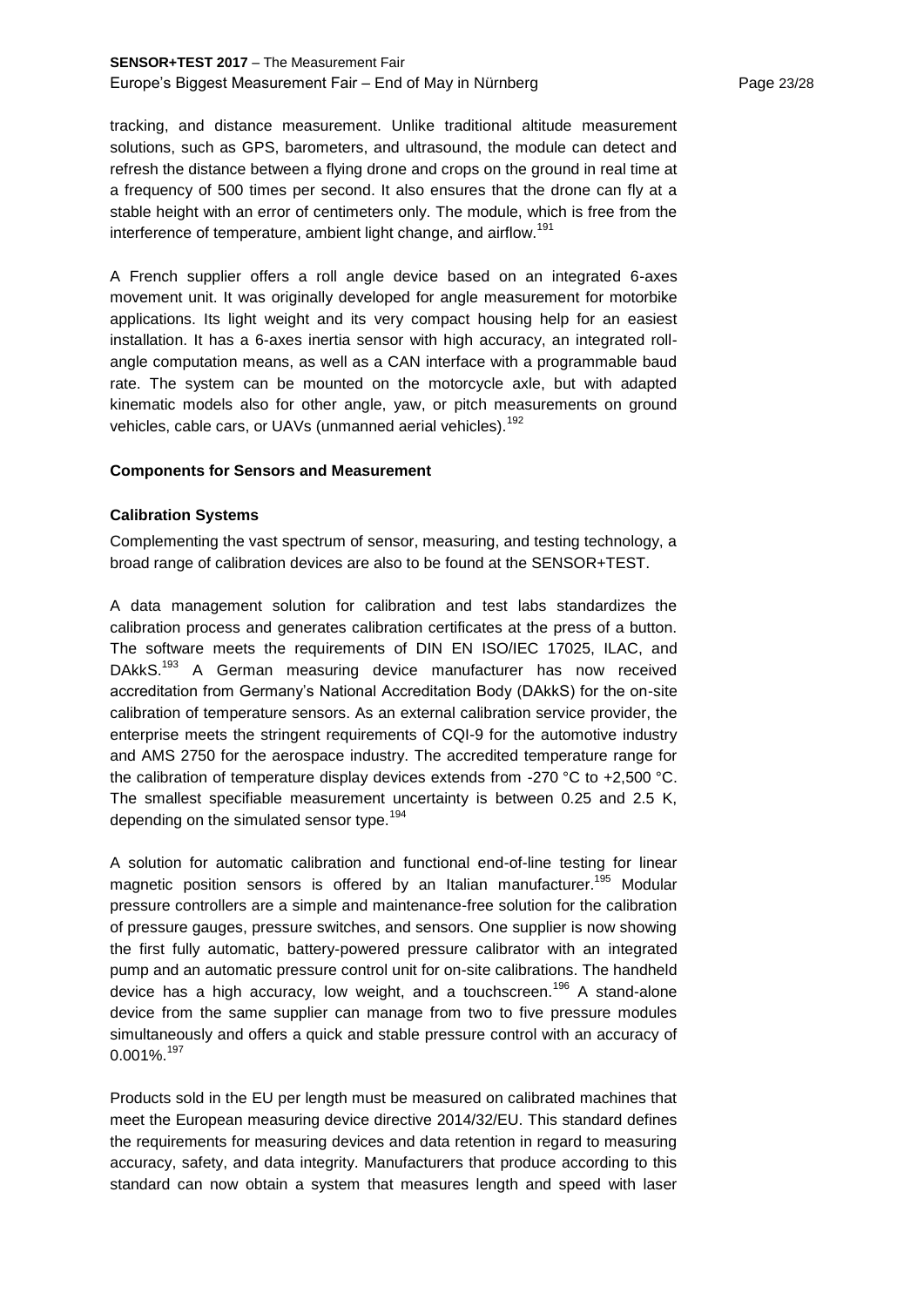precision and is capable of detecting changes in direction and standstill conditions. 198

Please note that this is only a small excerpt of the overall offerings at the SENSOR+TEST, as every specification of product properties implies the calibration of standards.

# **Conclusion**

With about 600 exhibitors, the SENSOR+TEST is the most important measuring fair in Europe. From 30 May to 1 June, 2017, the AMA conferences SENSOR 2017 and the IRS² 2017 will be held parallel to the trade fair. Two expert forums in Halls 1 and 5, a Forum Innovative Testing and on 30 May in Hall 5 the special topic Networked Measuring for Mobile Applications. Live demonstrations are to be provided on all three days of the fair, including test driving by suppliers of mobile measuring technology at the outdoor Action Area. For research by topics, products, applications as well as an overview of the many programs, there are offers on the Internet [\(www.sensor-test.com\)](http://www.sensor-test.com/), for mobile handhelds (m.sensortest.com) and the social media [\(www.facebook.com/sensorplustest,](http://www.facebook.com/sensorplustest) [www.twitter.com/sensorplustest\)](http://www.twitter.com/sensorplustest). Follow the up-to-date information posted by the organizers and exhibitors during the fair with the hash tag #sensortest on Twitter.

*Press contact: AMA Service GmbH*  Von-Münchhausen-Str. 49, 31515 Wunstorf, Germany *Brita Pape Tel +49 5033 9639-14, Fax +49 5033 1056, [presse@sensor-test.com](mailto:presse@sensor-test.com)*

Press information incl. images on the SENSOR+TEST can be downloaded free of charge for journalists at **[www.sensor-test.com/press](http://www.sensor-test.com/press)**.

- <sup>3</sup> CiS Forschungsinstitut für Mikrosensorik GmbH, Erfurt, Germany
- <sup>4</sup> Micro-Epsilon Messtechnik GmbH & Co.KG, Ortenburg, Germany
- <sup>5</sup> SIOS Messtechnik GmbH, Ilmenau, Germany
- 6 Sitex 45 SRL, Bucharest, Rumania
- <sup>7</sup> Sensitec GmbH, Lahnau, Germany
- $^8$  a.b.jödden HmbH, Krefeld, Germany
- <sup>9</sup> TWK-Elektronik GmbH, Düsseldorf, Germany
- <sup>10</sup> Endrich Bauelemente Vertriebs GmbH, Nagold, Germany
- <sup>11</sup> TWK-Elektronik GmbH, Düsseldorf, Germany
- <sup>12</sup> TWK-Elektronik GmbH, Düsseldorf, Germany
- <sup>13</sup> Endrich Bauelemente Vertriebs GmbH, Nagold, Germany
- <sup>14</sup> Variohm EuroSensor Ltd.. Towcester, Northhamptonshire, Great Britain
- <sup>15</sup> Cedrat Technologies S.A., Meylan Cedex, France

<sup>&</sup>lt;sup>1</sup> Polytec GmbH, Waldbronn, Germany

<sup>&</sup>lt;sup>2</sup> FBGS International N.V., Belgium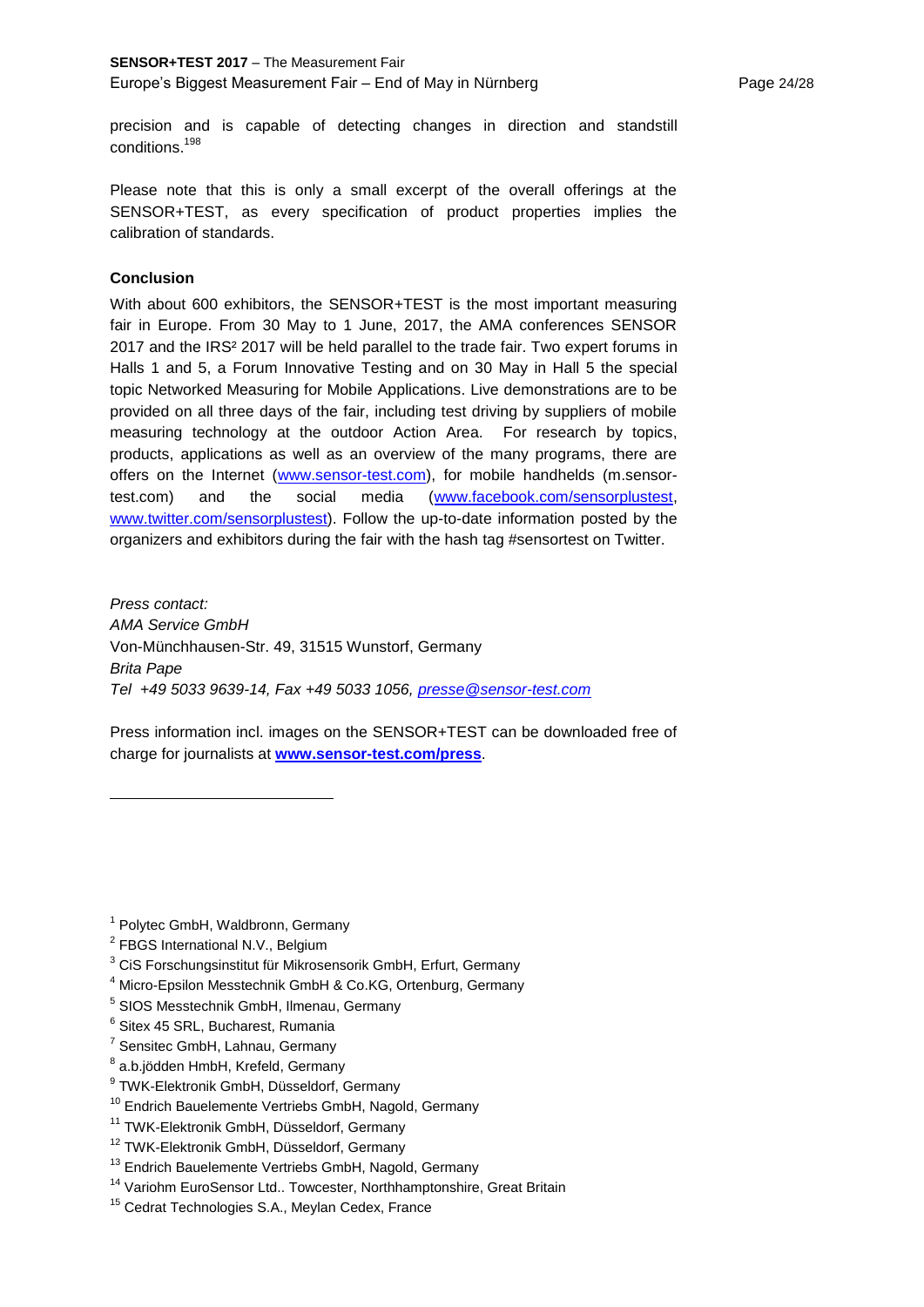- <sup>16</sup> Cedrat Technologies S.A., Meylan Cedex, France
- <sup>17</sup> BOGEN Electronic GmbH, Berlin, Germany
- <sup>18</sup> Posital Fraba, Köln, Germany

- <sup>19</sup> Intellisense (Xiamen) Microelectronics, Xiamen, China
- <sup>20</sup> TEAC Europe GmbH, Wiesbaden-Erbenheim, Germany
- <sup>21</sup> Testing Technologies s.r.l., Torino, Italy
- <sup>22</sup> KELLER Gesellschaft für Druckmesstechnik mbH, Jestetten, Germany
- <sup>23</sup> Micro Sensor Co., Ltd., Baoji, Shaanxi, China
- <sup>24</sup> Sensitec GmbH, Lahnau, Germany
- <sup>25</sup> Pressure-Sensor.com, Newport News, Virginia, USA
- <sup>26</sup> CiS Forschungsinstitut für Mikrosensorik GmbH, Erfurt, Germany
- <sup>27</sup> Shanghai Zhaohui Pressure Apparatus Co. Ltd, Shanghai, China
- <sup>28</sup> Micro Sensor Co., Ltd., Baoji, Shaanxi, China
- <sup>29</sup> Analog Microelectronics GmbH, Mainz, Germany
- <sup>30</sup> Sensirion AG, Stäfa ZH, Switzerland
- <sup>31</sup> KELLER Gesellschaft für Druckmesstechnik GmbH, Jestetten, Germanv
- <sup>32</sup> ACS-Control-System GmbH, Eggenfelden, Germany
- <sup>33</sup> Variohm EuroSensor Ltd., Towcester, Northhamptonshire NN, Great Britain
- <sup>34</sup> H.Heinz Meßwiderstände GmbH, Elgersburg, Germany
- <sup>35</sup> STS Sensoren Transmitter Systeme GmbH, Sindelfingen, Germany
- <sup>36</sup> Nanjing Gaohua Technology Co. Ltd., Nanjing, China
- <sup>37</sup> Honeywell, Newhouse, Motherwell ML1 5SB, Great Britain
- <sup>38</sup> Honeywell, Newhouse, Motherwell ML1 5SB, Great Britain
- <sup>39</sup> STS Sensoren Transmitter Systeme GmbH, Sindelfingen
- <sup>40</sup> Mensaura, Oettingen, Germany
- <sup>41</sup> Mensaura, Oettingen, Germany
- <sup>42</sup> Sensirion AG, Stäfa ZH, Switzerland
- <sup>43</sup> Sensaggio S.r.l., Milano, Italy
- <sup>44</sup> Sitex 45 SRL, Bucharest, Rumania
- <sup>45</sup> Pewatron, Zürich, Switzerland
- <sup>46</sup> STS Sensoren Transmitter Systeme GmbH, Sindelfingen, Germany
- <sup>47</sup> Cedrat Technologies S.A., Meylan Cedex, France
- <sup>48</sup> Jumo GmbH & Co.KG, Fulda, Germany
- <sup>49</sup> Honeywell, Newhouse, Motherwell ML1 5SB, Great Britain
- <sup>50</sup> HTW des Saarlandes, Saarbrücken, Germany
- <sup>51</sup> Lorenz Messtechnik GmbH, Alfdorf, Germany
- <sup>52</sup> Manner Sensortelemetrie GmbH, Spaichingen, Germany
- <sup>53</sup> ME-Meßsysteme GmbH, Hennigsdorf, Germany
- <sup>54</sup> SITEX 45 SRL, Bucharest, Rumania
- <sup>55</sup> CiS Forschungsinstitut für Mikrosensorik GmbH, Erfurt, Germany
- <sup>56</sup> Laser Components GmbH, Olching, Germany
- <sup>57</sup> disynet GmbH, Brüggen, Germany
- <sup>58</sup> disynet GmbH, Brüggen, Germany
- <sup>59</sup> disynet GmbH, Brüggen, Germany
- <sup>60</sup> Metra Meß- und Frequenztechnik in Radebeul e. K., Radebeul, Germany
- <sup>61</sup> TWK-Elektronik GmbH, Düsseldorf, Germany
- <sup>62</sup> SIOS Meßtechnik GmbH, Ilmenau, Germany
- <sup>63</sup> Polytec GmbH, Waldbronn, Germany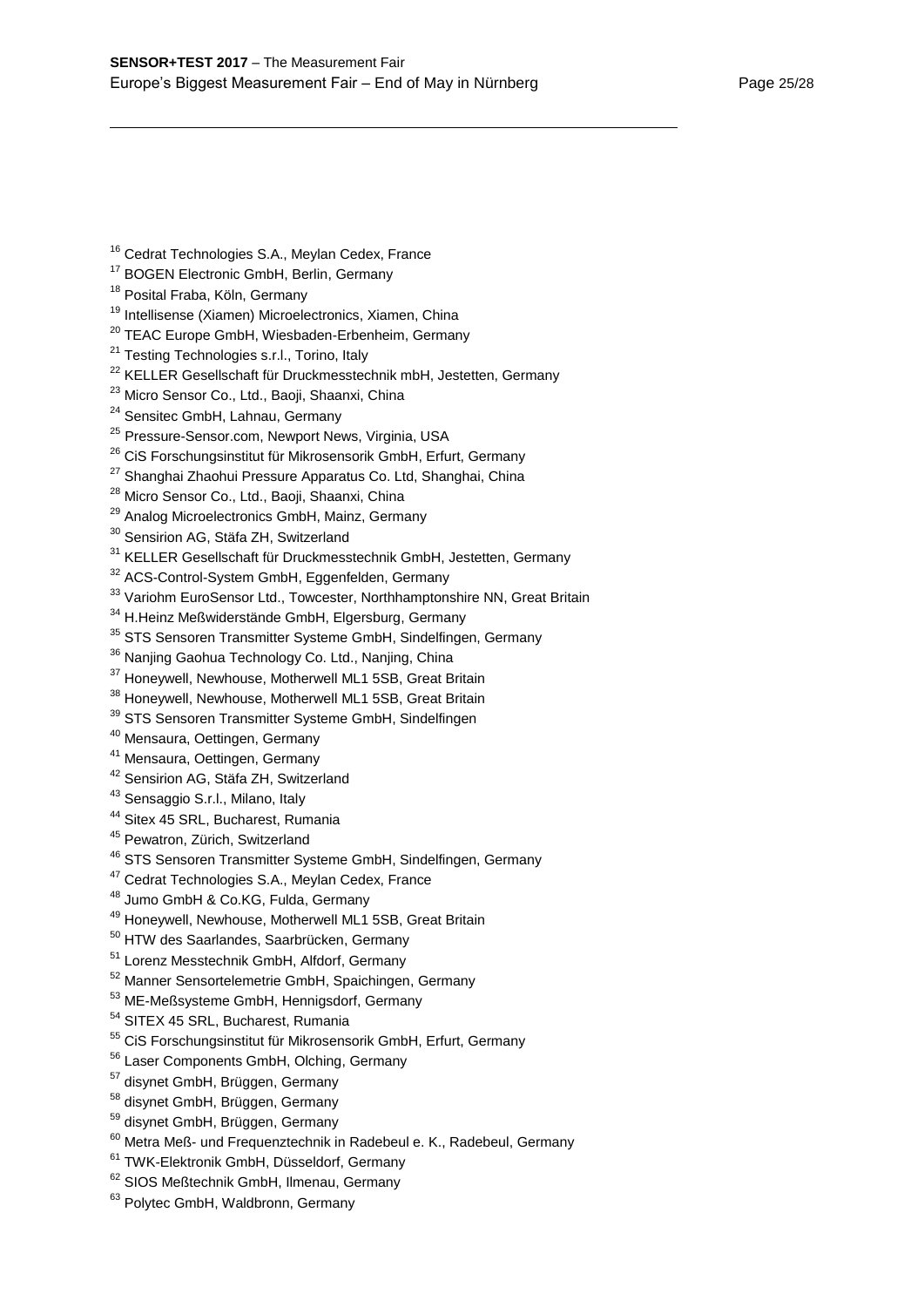|  |  |  | <sup>64</sup> IfTA GmbH, Gröbenzell, Germany |  |
|--|--|--|----------------------------------------------|--|
|--|--|--|----------------------------------------------|--|

- <sup>65</sup> GEPA GmbH, Grünwald, Germany
- <sup>66</sup> disynet GmbH, Brüggen, Germany
- $67$  a.b.jödden gmbh, Krefeld, Germany
- <sup>68</sup> m+p international Mess- und Rechnertechnik GmbH, Hannover, Germany
- 69 Bürkert GmbH & Co. KG, Ingelfingen, Germany
- <sup>70</sup> FlowVision GmbH, Altdorf, Germany
- <sup>71</sup> Mensaura, Oettingen, Germany
- <sup>72</sup> Mensaura, Oettingen, Germany
- <sup>73</sup> Shanghai JNL Industry Co., Ltd., Shanghai, China
- <sup>74</sup> Honeywell, Newhouse, Motherwell ML1 5SB, Great Britain
- <sup>75</sup> JUMO GmbH & Co. KG, Fulda, Germany
- <sup>76</sup> Texys International, Varennes-Vauzelles, France
- <sup>77</sup> Texys International, Varennes-Vauzelles, France
- <sup>78</sup> Manner Sensortelemetrie GmbH, Spaichingen, Germany
- <sup>79</sup> Oriental System Technology Inc., Hsinchu, Taiwan
- 80 Oriental System Technology Inc., Hsinchu, Taiwan
- <sup>81</sup> Endrich Bauelemente Vertriebs GmbH, Nagold, Germany
- 82 Delta-R GmbH, Mannheim, Germany
- 83 LumaSense Technologies GmbH, Frankfurt / Main, Germany
- 84 DIAS Infrared GmbH, Dresden, Germany
- 85 DIAS Infrared GmbH, Dresden, Germany
- 86 LumaSense Technologies GmbH, Frankfurt / Main, Germany
- 87 DIAS Infrared GmbH, Dresden, Germany
- 88 LumaSense Technologies GmbH, Frankfurt / Main, Germany
- 89 DIAS Infrared GmbH, Dresden, Germany
- 90 Laser Components GmbH, Olching, Germany
- <sup>91</sup> Laser Components GmbH, Olching, Germany
- 92 InfraTec GmbH, Infrarotsensorik und Messtechnik, Dresden, Germanv
- <sup>93</sup> IDT Integrated Device Technology, Vimercate, Italy
- 94 ZIROX Sensoren & Elektronik GmbH, Greifswald, Germany
- 95 Oriental System Technology Inc., Hsinchu, Taiwan
- 96 Laser Components GmbH, Olching, Germany
- 97 Hangzhou Multi IR Technology Co, Ltd., Hangzhou, China
- 98 KELLER Gesellschaft für Druckmesstechnik mbH, Jestetten, Germany
- 99 SAF Tehnika JSC, Riga, Lettland
- <sup>100</sup> Nokeval Ov, Nokia, Finland
- <sup>101</sup> Sensirion AG, Stäfa ZH, Switzerland
- <sup>102</sup> SIOS Meßtechnik GmbH, Ilmenau, Germany
- <sup>103</sup> Excelitas Technologies GmbH & Co. KG, Wiesbaden, Germany
- <sup>104</sup> inno-spec GmbH, Nürnberg, Germany
- <sup>105</sup> Polytec GmbH, Waldbronn, Germany
- <sup>106</sup> Laser Components GmbH, Olching, Germany
- <sup>107</sup> Laser Components GmbH, Olching, Germany
- <sup>108</sup> Laser Components GmbH, Olching, Germany
- <sup>109</sup> Mountain Photonics GmbH, Landsberg am Lech, Germany
- <sup>110</sup> ET Enterprises Limited, Uxbridge UB8 2YF, Great Britain
- <sup>111</sup> ET Enterprises Limited, Uxbridge UB8 2YF, Great Britain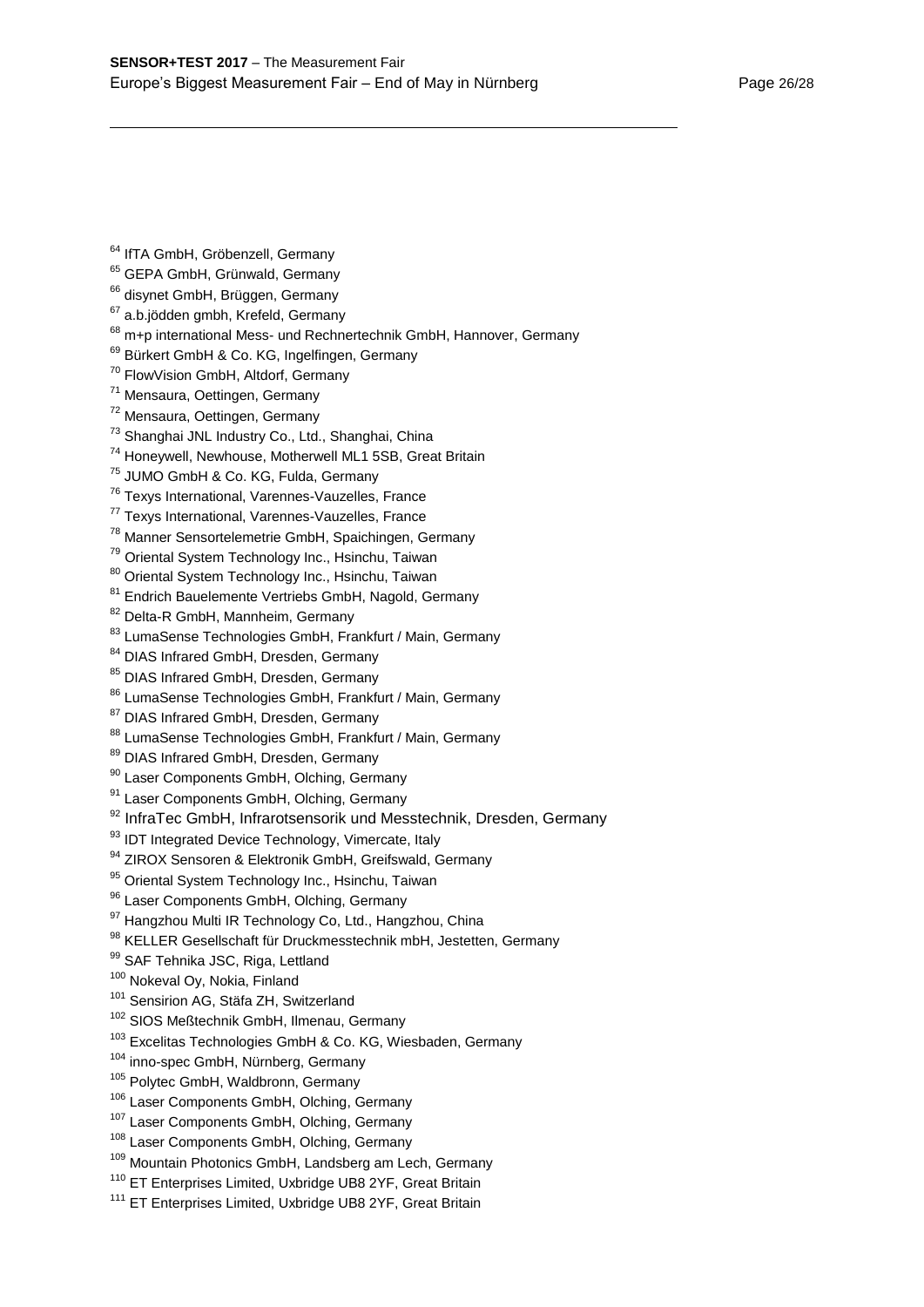- <sup>112</sup> ET Enterprises Limited, Uxbridge UB8 2YF, Great Britain
- <sup>113</sup> EQ Photonics GmbH, Eching, Germany

- <sup>114</sup> Laser Components GmbH, Olching, Germany
- <sup>115</sup> CiS Forschungsinstitut für Mikrosensorik GmbH, Erfurt, Germany
- <sup>116</sup> CiS Forschungsinstitut für Mikrosensorik GmbH, Erfurt, Germany
- <sup>117</sup> Silicann Systems GmbH, Rostock, Germany
- <sup>118</sup> Laser Components GmbH, Olching, Germany
- <sup>119</sup> Attocube Systems AG, Munich, Germany
- <sup>120</sup> Laser Components GmbH, Olching, Germany
- <sup>121</sup> Laser Components GmbH, Olching, Germany
- <sup>122</sup> Vortex Optical Coatings Ltd., Hinckley, Leicestershire LE10 1BB, Great Britain
- <sup>123</sup> Vortex Optical Coatings Ltd., Hinckley, Leicestershire LE10 1BB, Great Britain
- <sup>124</sup> Daheng New Epoch Technology, Inc., Beijing, China
- <sup>125</sup> Sitex 45 SRL, Bucharest, Rumania
- <sup>126</sup> Sitex 45 SRL, Bucharest, Rumania
- <sup>127</sup> IRLYNX, Montbonnot, France
- <sup>128</sup> IRLYNX, Montbonnot, France
- <sup>129</sup> Toposens GmbH, Munich, Germany
- <sup>130</sup> SITEX 45 SRL, Bucharest, Rumania
- <sup>131</sup> SINUS Messtechnik GmbH, Leipzig, Germany
- <sup>132</sup> SINUS Messtechnik GmbH, Leipzig, Germany
- 133 m+p international Mess- und Rechnertechnik GmbH, Hannover, Germany
- <sup>134</sup> Bürkert GmbH & Co. KG, Ingelfingen, Germany
- <sup>135</sup> disynet GmbH, Brüggen, Germany
- <sup>136</sup> disynet GmbH, Brüggen, Germany
- <sup>137</sup> Sitex 45 SRL, Bucharest, Rumania
- 138 Wi.Tec-Sensorik GmbH, Wesel, Germany
- <sup>139</sup> Figaro Engineering Inc., Mino, Osaka, Japan
- <sup>140</sup> Vaisala Oyj, Vantaa, Finland
- <sup>141</sup> Hangzhou Multi IR Technology Co., Ltd., Hangzhou, China
- <sup>142</sup> Sitex 45 SRL, Bucharest, Rumania
- <sup>143</sup> Zhengzhou Winsen Electronics Technology Co., Ltd., Zhengzhou, China
- <sup>144</sup> Driesen+Kern GmbH, Bad Bramstedt, Germany
- <sup>145</sup> Honeywell, Newhouse, Motherwell ML1 5SB, Great Britain
- <sup>146</sup> Hangzhou Multi IR Technology Co, Ltd., Hangzhou, China
- <sup>147</sup> Sitex 45 SRL, Bucharest, Rumania
- <sup>148</sup> Knestel Technologie & Elektronik GmbH, Hopferbach, Germany
- <sup>149</sup> LogiDataTech Systems GmbH & Co. KG, Baden-Baden, Germany
- <sup>150</sup> Membrapor AG, Wallisellen, Switzerland
- <sup>151</sup> LumaSense Technologies GmbH, Frankfurt, Germany
- <sup>152</sup> LumaSense Technologies GmbH, Frankfurt, Germany
- <sup>153</sup> InfraTec GmbH, Infrarotsensorik und Messtechnik, Dresden, Germany
- <sup>154</sup> Vaisala Oyj, Vantaa, Finland
- <sup>155</sup> Figaro Engineering Inc., Mino, Osaka, Japan
- <sup>156</sup> Figaro Engineering Inc., Mino, Osaka, Japan
- <sup>157</sup> LogiDataTech Systems GmbH & Co. KG, Baden-Baden, Germany
- <sup>158</sup> Magcam NV, Leuven, Belgium
- 159 Matesy GmbH, Jena, Germany